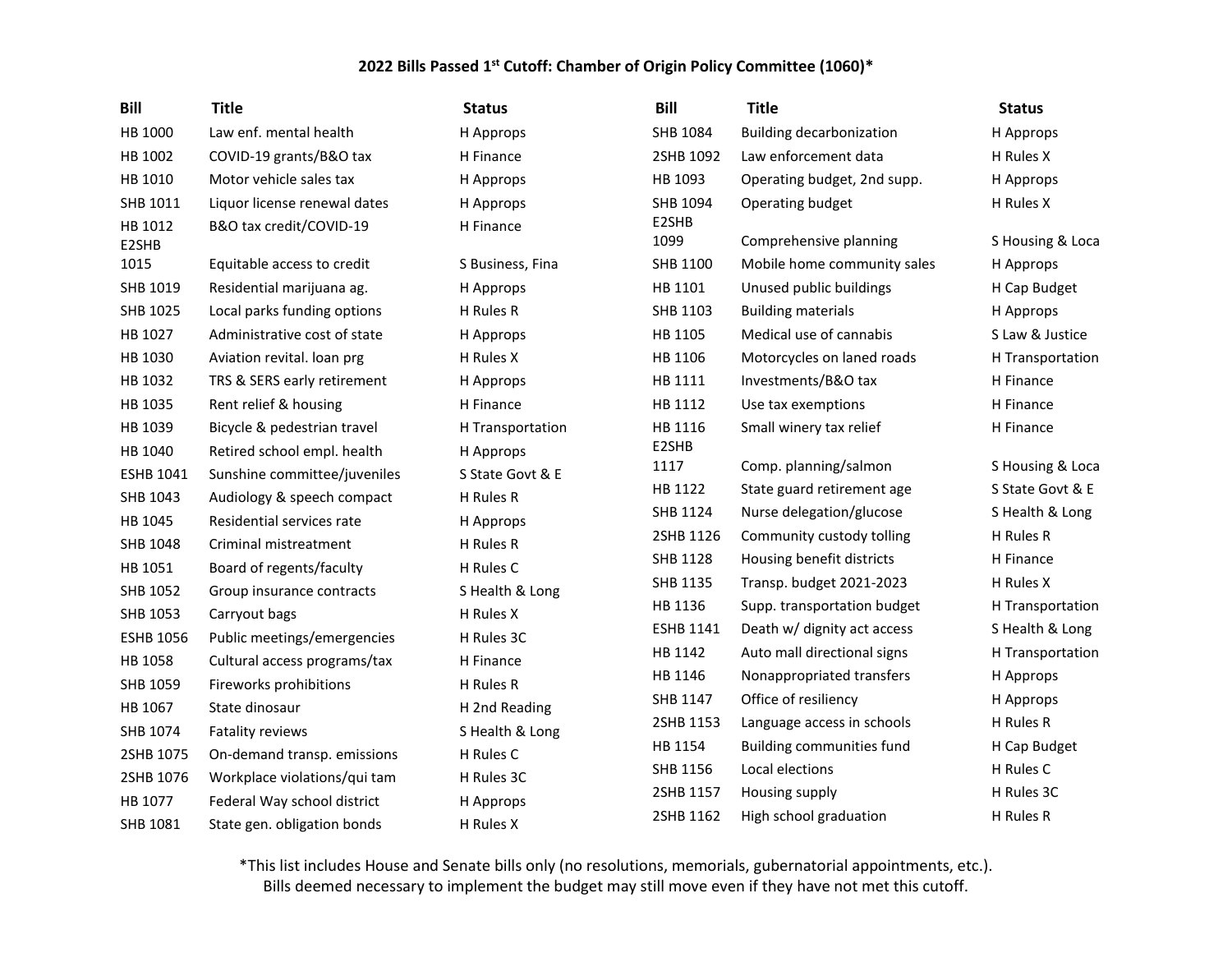| <b>Title</b>                 | <b>Status</b>                                                                                                                                                                                         | <b>Bill</b>                                                      | <b>Title</b>                             | <b>Status</b>                                                                    |
|------------------------------|-------------------------------------------------------------------------------------------------------------------------------------------------------------------------------------------------------|------------------------------------------------------------------|------------------------------------------|----------------------------------------------------------------------------------|
| State budgeting oversight    | H Approps                                                                                                                                                                                             | HB 1246                                                          | Rural internet infra./taxes              | H Finance                                                                        |
| Credit union act             | S Business, Fina                                                                                                                                                                                      | HB 1247                                                          | Mobile home park/prop. tax               | H Finance                                                                        |
| Sentencing enhancements      | H Rules C                                                                                                                                                                                             | HB 1248                                                          | Leased land/property tax ex.             | H Finance                                                                        |
| Tribal fishing rights        | S Ag/Water/Natur                                                                                                                                                                                      | HB 1249                                                          | Transp. project tax revenues             | H Approps                                                                        |
| State lands development auth | H Rules 3C                                                                                                                                                                                            | HB 1252                                                          | Mt. St. Helens license plate             | H Transportation                                                                 |
| Host homes/property tax      | H Finance                                                                                                                                                                                             | HB 1253                                                          | Working forest license plate             | H Transportation                                                                 |
| State spending prgs. review  | H Approps                                                                                                                                                                                             | HB 1254                                                          | Right shoulder/motorcycles               | H Transportation                                                                 |
| Zero-based budget reviews    | H Approps                                                                                                                                                                                             | HB 1255                                                          | Motorcycle steering equip.               | H Rules R                                                                        |
| <b>Fiscal notes</b>          | H Approps                                                                                                                                                                                             | HB 1257                                                          | Employee personal vehicles               | H Approps                                                                        |
| Veterans & military suicide  | H Approps                                                                                                                                                                                             | E2SHB                                                            |                                          |                                                                                  |
| Home sharing support grants  | S Housing & Loca                                                                                                                                                                                      |                                                                  |                                          | H Rules 3C                                                                       |
| Discounted hunting licenses  | H Approps                                                                                                                                                                                             |                                                                  |                                          | H 2nd Reading                                                                    |
|                              | H Finance                                                                                                                                                                                             |                                                                  |                                          | H Rules C                                                                        |
|                              | H Rules X                                                                                                                                                                                             |                                                                  | Equity impact statement                  | H Approps                                                                        |
|                              |                                                                                                                                                                                                       | HB 1266                                                          | <b>Basic education salaries</b>          | H Approps                                                                        |
|                              |                                                                                                                                                                                                       | HB 1270                                                          | Leadership skills grant prg.             | H Approps                                                                        |
|                              |                                                                                                                                                                                                       | HB 1275                                                          | Nursing facilities/medicaid              | H Approps                                                                        |
|                              |                                                                                                                                                                                                       | HB 1280                                                          | Greenhouse gas/facilities                | S Environment, E                                                                 |
|                              |                                                                                                                                                                                                       | SHB 1282                                                         | Earned time                              | H Approps                                                                        |
|                              |                                                                                                                                                                                                       | SHB 1283                                                         | Criminal mischief/weapons                | H 2nd Reading                                                                    |
| Child care & early dev. exp. | H Rules X                                                                                                                                                                                             | HB 1284                                                          | Fuel tax rates/border areas              | H Transportation                                                                 |
| Fuel tax rate posting        | H Transportation                                                                                                                                                                                      | HB 1285                                                          | Fruit & vegetable businesses             | H Finance                                                                        |
| Spring blade knives          | H Rules R                                                                                                                                                                                             | SHB 1286                                                         | Psychology compact                       | H Rules R                                                                        |
| School district elections    | H Cap Budget                                                                                                                                                                                          | HB 1290                                                          | Aircraft fuel tax distrib.               | H Approps                                                                        |
| Traffic lane merge education | H 2nd Reading                                                                                                                                                                                         | HB 1299                                                          | Hospitality industry/B&O tax             | H Finance                                                                        |
| Intensive rural development  | H Approps                                                                                                                                                                                             | SHB 1300                                                         | Landlord damage claims                   | H Rules R                                                                        |
| School construction taxes    | H Finance                                                                                                                                                                                             | HB 1303                                                          | Personal information sale                | H Finance                                                                        |
| Voluntary contributions      | H Approps                                                                                                                                                                                             | SHB 1304                                                         | Grade-separated transport.               | H Rules R                                                                        |
| Growth management act plans  | H Rules R                                                                                                                                                                                             | HB 1307                                                          | Drug offense sentencing                  | H Approps                                                                        |
| Local infra. project areas   | H Finance                                                                                                                                                                                             | HB 1308                                                          | Apprenticeship utilization               | H Cap Budget                                                                     |
| State estate tax, repealing  | H Finance                                                                                                                                                                                             | HB 1319                                                          | Washington recovery rebate               | H Finance                                                                        |
|                              | B&O tax payment deferral<br>Aviation coordinating comm'n<br>Found. public health funding<br>Community oversight boards<br>Transp. electrification<br>Health care/DCYF custody<br>Cannabis terminology | H Finance<br>H Rules R<br>H Rules X<br>H Approps<br>H Passed 3rd | 1258<br>HB 1261<br>2SHB 1263<br>SHB 1264 | Microenterprise home kitchen<br>Wildlife harvest reports<br>Rural infrastructure |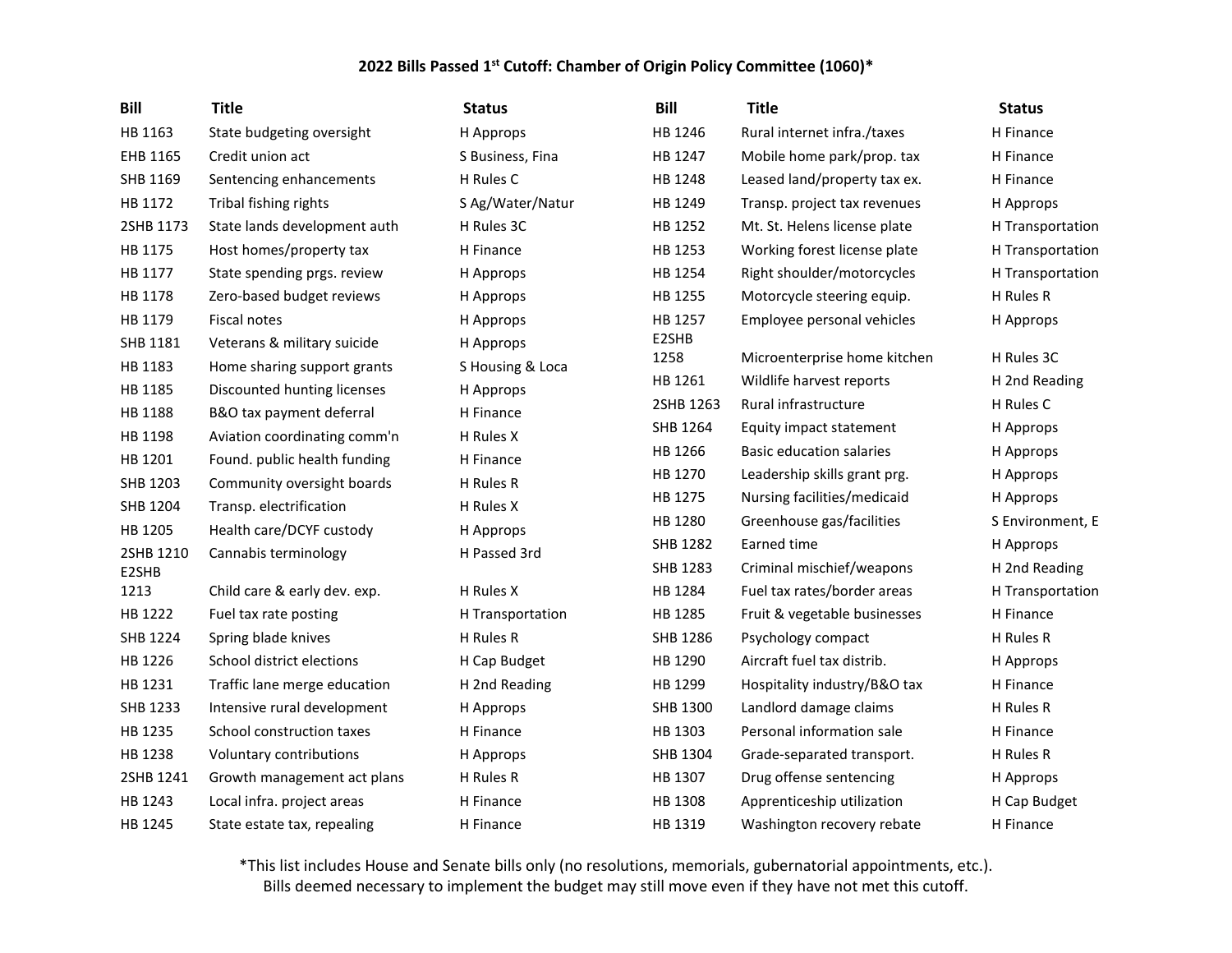| <b>Bill</b>      | <b>Title</b>                 | <b>Status</b>    | <b>Bill</b>      | <b>Title</b>                  | <b>Status</b>    |
|------------------|------------------------------|------------------|------------------|-------------------------------|------------------|
| HB 1328          | Disease control info./PRA    | H Rules 3C       | HB 1417          | Precious metal bullion        | H Finance        |
| <b>ESHB 1329</b> | Public meetings              | S State Govt & E | <b>ESHB 1418</b> | Rail safety governance/UTC    | H Transportation |
| SHB 1330         | Electric bicycles/sales tax  | H Rules 3C       | HB 1419          | Certificated staff/factors    | H Approps        |
| <b>ESHB 1333</b> | Rural public facilities/tax  | S Housing & Loca | SHB 1421         | Utility service charges       | H Rules R        |
| HB 1334          | Appropriations/COVID-19      | H Approps        | HB 1430          | State upland leases           | S Ag/Water/Natur |
| SHB 1340         | Pandemic task force          | H Approps        | SHB 1431         | Fishing & shellfishing/youth  | H Approps        |
| HB 1350          | Limited equity coop. housing | H Finance        | HB 1439          | Military surplus vehicles     | H Transportation |
| HB 1351          | Insurance/credit exceptions  | H Rules R        | HB 1441          | Prospective tenants/COVID-19  | H Rules X        |
| HB 1352          | Unclaimed property task frce | H Finance        | SHB 1451         | <b>ECEAP</b> entitlement date | H Approps        |
| 2SHB 1354        | Suicide review teams         | H Rules C        | EHB 1453         | Voters' pamphlets             | S State Govt & E |
| <b>ESHB 1357</b> | Voters' pamphlets overseas   | S State Govt & E | SHB 1456         | Main street prg staffing      | H Approps        |
| HB 1358          | State school levies          | H Finance        | HB 1459          | Data center tax incentive     | H Finance        |
| 3SHB 1359        | Liquor license fees          | H Approps        | 2SHB 1460        | Telecommunications access     | H Rules C        |
| HB 1362          | Property tax revenue growth  | H Finance        | HB 1465          | Estate tax                    | H Finance        |
| SHB 1366         | In-person instruction        | H Rules C        | HB 1466          | Outdoor education             | H Approps        |
| HB 1371          | State property tax levies    | H Finance        | HB 1467          | Coronavirus/BSA approps       | H Approps        |
| HB 1374          | Patches pal license plates   | H Transportation | SHB 1468         | CTC student mental health     | H Approps        |
| HB 1376          | Registration of land titles  | S Housing & Loca | HB 1470          | Unmanned aircraft/tax prefs.  | H Finance        |
| SHB 1380         | Custom farming, etc./tax     | H Rules C        | HB 1473          | Data centers/tax preference   | H Finance        |
| HB 1387          | Hog fuel tax exemption       | H Finance        | SHB 1474         | Unemployment employer viol.   | H Rules R        |
| SHB 1389         | Peer-to-peer vehicle sharing | H 2nd Reading    | HB 1478          | Fish habitat projects         | H Rules X        |
| SHB 1391         | Public works/bidding         | H Rules X        | HB 1479          | Fire apparatus/sales tax      | H Finance        |
| HB 1392          | Mobile crisis intervention   | H Approps        | SHB 1483         | Beverage alcohol/workforce    | H Rules R        |
| SHB 1395         | Equity in farming            | H Approps        | HB 1486          | Unemployment/voluntary        | H 2nd Reading    |
| HB 1404          | Highly capable student prgs. | H Approps        | SHB 1487         | Unemployment ins. system      | H Rules X        |
| SHB 1406         | Wealth tax                   | H Approps        | HB 1489          | Locally manufactured PPE      | H Finance        |
| HB 1409          | Mobile homes/prop. tax ex.   | H Finance        | SHB 1492         | Unempl. extended benefits     | H Rules X        |
| 4SHB 1412        | Legal financial obligations  | H Rules R        | SHB 1494         | Antidisplacement/prop. tax    | H Approps        |
| HB 1413          | Prior juvenile offenses      | H Rules R        | HB 1496          | High valued assets tax        | H Finance        |
| HB 1415          | Skill center class size      | H Approps        | <b>SHB 1497</b>  | Telephone solicitation        | H Rules R        |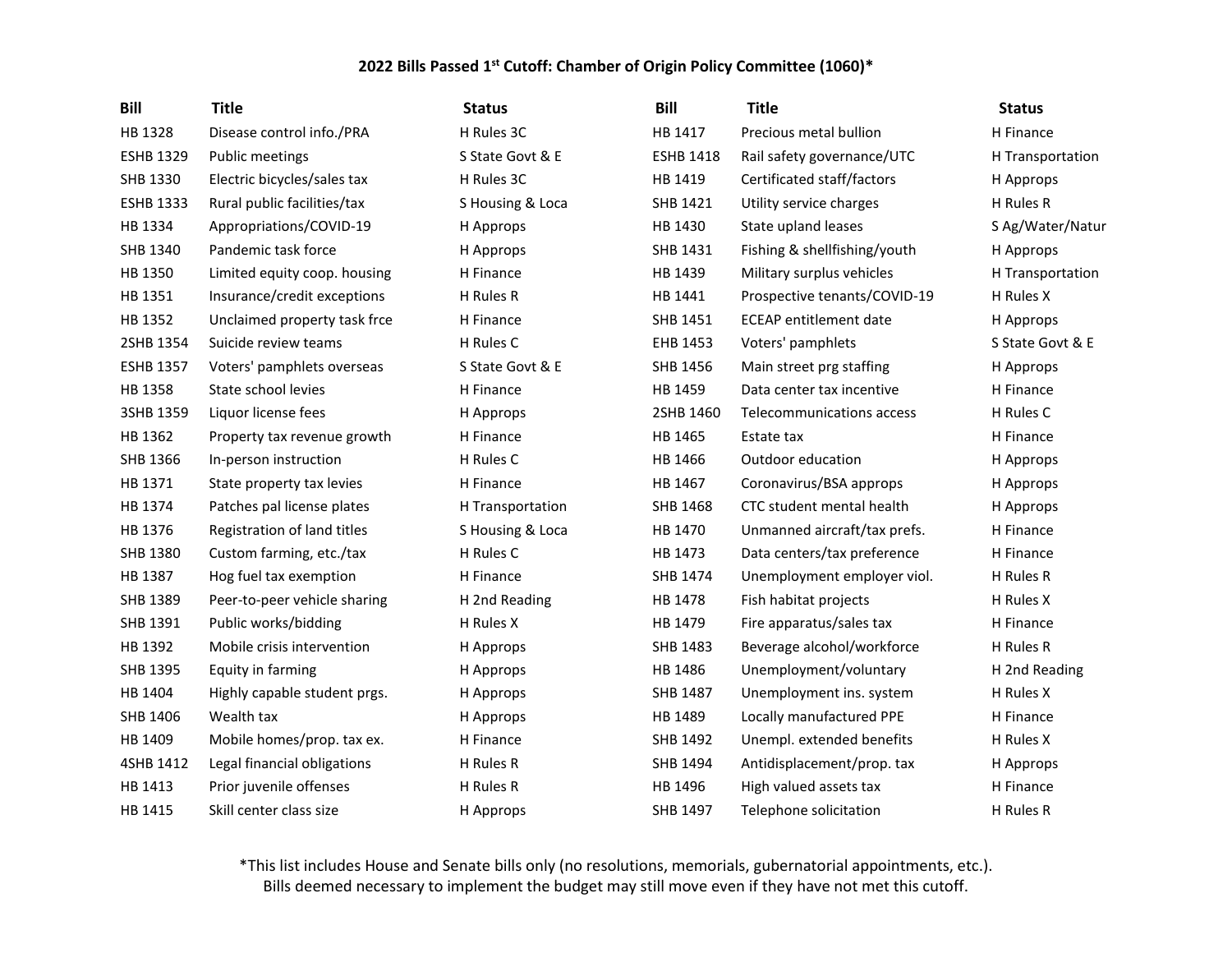| <b>Bill</b>      | <b>Title</b>                   | <b>Status</b>    | <b>Bill</b>     | <b>Title</b>                    | <b>Status</b>    |
|------------------|--------------------------------|------------------|-----------------|---------------------------------|------------------|
| SHB 1499         | Sub. use disorder/health       | H Approps        | HB 1569         | Green electrolytic hydrogen     | H Finance        |
| HB 1500          | School district audits         | H Approps        | SHB 1571        | Indigenous persons/services     | H Approps        |
| HB 1503          | Alt. fuel vehicle tax ex.      | H Transportation | HB 1572         | Rental cars/sales tax           | H Finance        |
| HB 1505          | Ambulance services/training    | H Transportation | HB 1578         | State v. Blake decision         | H Approps        |
| <b>SHB 1508</b>  | Shellfish sanitary control     | S Ag/Water/Natur | HB 1579         | Residential prop valuation      | H Finance        |
| HB 1509          | Wheeled all-terrain vehicles   | H Transportation | HB 1581         | Property tax/language           | H Finance        |
| SHB 1510         | Nonemergency medical transp.   | H Rules X        | HB 1582         | Tax increases/voter approval    | H Finance        |
| <b>ESHB 1515</b> | Security deposit waiver fees   | H Rules 3C       | HB 1583         | Taxes based on income           | H Finance        |
| HB 1517          | College grant awards           | H Approps        | HB 1590         | <b>Enrollment stabilization</b> | H Approps        |
| <b>ESHB 1518</b> | Paper products/environment     | S State Govt & E | HB 1591         | Charter schools/local enrich    | H Approps        |
| HB 1519          | Levy shifts/court rulings      | H Finance        | HB 1592         | Military spouse employment      | H Approps        |
| HB 1520          | COVID-19 pandemic/B&O tax      | H Finance        | SHB 1593        | Landlord mitigation/victims     | H Rules R        |
| HB 1522          | Engineering services/B&O tax   | H Finance        | HB 1594         | Long-term care/repeal           | H Approps        |
| HB 1523          | Transp. benefit district tax   | H Rules C        | SHB 1595        | Bridge jumping signs            | H Rules R        |
| HB 1526          | Local revenue/homelessness     | H Finance        | HB 1596         | Long-term care/outside WA       | H Approps        |
| HB 1528          | Commute trip reduction         | H Transportation | HB 1597         | Long-term care/hardship         | H Approps        |
| HB 1530          | Wine special license plates    | H Transportation | HB 1598         | Long-term care/death            | H Approps        |
| HB 1531          | Public funds interest/B&O      | H Finance        | HB 1599         | Long-term care/new graduates    | H Approps        |
| HB 1533          | Spirits taxes                  | H Finance        | HB 1600         | 988 hotline signs               | H Cap Budget     |
| HB 1535          | Necessities/sales & use tax    | H Finance        | HB 1601         | Student homelessness pilot      | H Approps        |
| HB 1537          | Fossil fuel tax preferences    | H Finance        | HB 1602         | Tacoma Narrows project          | H Approps        |
| <b>SHB 1538</b>  | Aviation & aerospace cmte.     | H Approps        | HB 1603         | Transportation/general fund     | H Approps        |
| HB 1539          | Bad debts/tax                  | H Rules R        | HB 1604         | Motor vehicle sales tax         | H Approps        |
| HB 1541          | Local revenue/homelessness     | H Finance        | HB 1605         | Vehicle lane departures         | H Transportation |
| HB 1546          | Multiuse roadway safety acct   | H Rules X        | HB 1607         | Safe routes to schools prg.     | H Approps        |
| HB 1548          | Hybrid vehicle electric. fee   | H Transportation | HB 1611         | Highly capable students         | H Rules R        |
| HB 1550          | Nicotine addiction             | H Finance        | HB 1612         | Unemployment ins./technical     | H Rules R        |
| HB 1564          | <b>Transportation spending</b> | H Transportation | HB 1613         | Employer reports/private        | H Rules R        |
| HB 1565          | PERS/TRS 1 benefit increase    | H Approps        | SHB 1614        | Online marketplaces             | H Rules R        |
| HB 1568          | Unemployment insurance         | H Approps        | <b>SHB 1615</b> | Cosmetics tested on animals     | S Law & Justice  |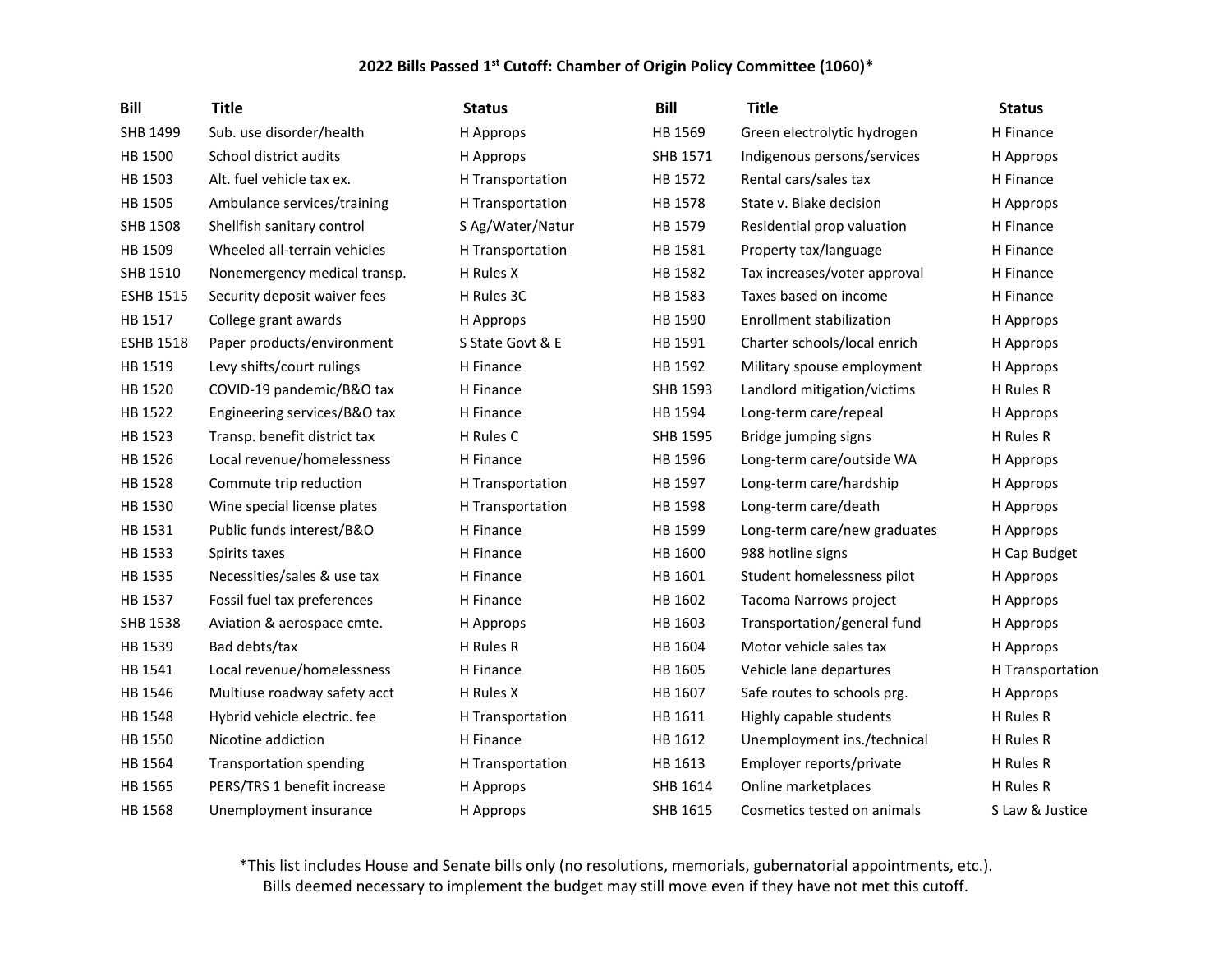| <b>Bill</b> | <b>Title</b>                 | <b>Status</b>    | <b>Bill</b>     | <b>Title</b>                 | <b>Status</b>    |
|-------------|------------------------------|------------------|-----------------|------------------------------|------------------|
| SHB 1616    | Charity care                 | H Passed 3rd     | SHB 1653        | Anadromous fish recovery     | H Approps        |
| SHB 1617    | State and school holidays    | H Passed 3rd     | SHB 1655        | Safety rest areas            | H Rules R        |
| SHB 1619    | Appliance efficiency         | H Rules R        | HB 1657         | Commercial truck parking     | H Finance        |
| SHB 1620    | Extreme weather events       | H Rules R        | SHB 1659        | Higher education grants      | H Approps        |
| HB 1621     | Sex. assault nurse training  | H Approps        | SHB 1660        | Accessory dwelling units     | H Rules R        |
| HB 1622     | Sex. assault nurse education | S Higher Ed & Wo | SHB 1661        | Kelp & eelgrass conservation | H Approps        |
| SHB 1623    | Power supply inadequacy      | H 2nd Reading    | SHB 1663        | Landfill methane emissions   | H Approps        |
| SHB 1624    | Motorcycle safety board      | H Rules R        | SHB 1664        | Schools/support funding      | H Approps        |
| HB 1625     | Space force reserve members  | H Rules R        | HB 1666         | Public infra./tax valuation  | H Rules R        |
| SHB 1626    | WDFW electronic licensing    | H Approps        | SHB 1668        | Marijuana products           | H Approps        |
| SHB 1627    | Water & sewage system access | H Rules R        | HB 1669         | PSERS disability benefits    | H 2nd Reading    |
| SHB 1629    | Aerial imaging technology    | H Rules R        | SHB 1670        | JARRC chair & vice chair     | H Rules R        |
| SHB 1630    | Weapons/certain meetings     | H 2nd Reading    | HB 1672         | Conservation futures/taxes   | H Finance        |
| HB 1631     | Food/environmental steward.  | H Approps        | SHB 1673        | Public works board/broadband | H Cap Budget     |
| HB 1632     | Tribal license plates        | H Transportation | SHB 1675        | Dialysate & dialysis devices | S Health & Long  |
| HB 1636     | Gold star families/prop. tax | H Finance        | HB 1676         | Tobacco & vapor products/tax | H Finance        |
| SHB 1637    | Mental illness/sentencing    | H Rules R        | HB 1677         | Military/employer tax incen. | H Rules R        |
| SHB 1638    | Fireworks prohibitions       | H Rules R        | SHB 1681        | Conviction record vacation   | H Rules R        |
| HB 1641     | Custom farming, etc./tax     | H Rules R        | SHB 1682        | Business emissions reduction | H Approps        |
| SHB 1642    | National guard ed. grants    | H Passed 3rd     | HB 1683         | Current use classification   | H Finance        |
| SHB 1643    | Affordable housing/REET      | H Approps        | SHB 1684        | Drinking water fluoridation  | H Approps        |
| SHB 1644    | Pupil transp./electric       | H Rules R        | SHB 1685        | Cottage food sales cap       | H Rules R        |
| HB 1645     | Assisted living payments     | H Approps        | HB 1687         | College bound scholar./GPA   | H Rules R        |
| SHB 1646    | Dementia action collab.      | S Health & Long  | <b>SHB 1688</b> | Out-of-network health care   | H Approps        |
| HB 1647     | Building for the arts        | H Passed 3rd     | SHB 1689        | Biomarker testing prior auth | H 2nd Reading    |
| HB 1648     | Accountancy/inactive license | S Business, Fina | SHB 1691        | Oil spills/financial resp.   | H Approps        |
| SHB 1649    | WDFW disabilities adv. comm. | H Passed 3rd     | SHB 1694        | Chemicals/consumer products  | H Approps        |
| SHB 1650    | Commercial solicitation      | H 2nd Reading    | SHB 1697        | Online services/minors       | H Approps        |
| HB 1651     | Postpartum contraception     | S Health & Long  | SHB 1699        | Work in retirement/schools   | H 2nd Reading    |
| SHB 1652    | Conserv. district elections  | H Rules R        | HB 1700         | Derelict vessel removal      | S Ag/Water/Natur |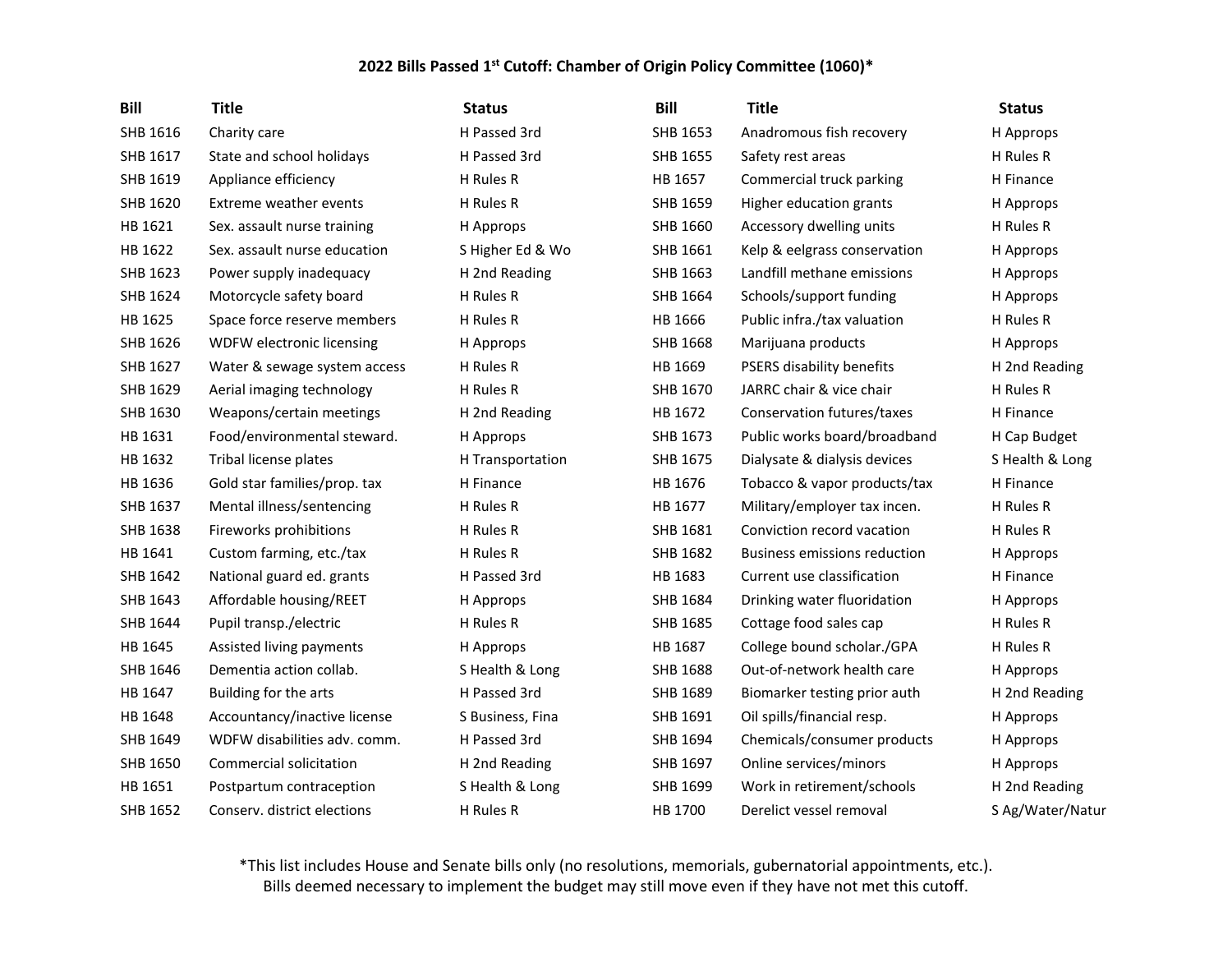| <b>Bill</b>      | <b>Title</b>                    | <b>Status</b>    | Bill            | <b>Title</b>                 | <b>Status</b>   |
|------------------|---------------------------------|------------------|-----------------|------------------------------|-----------------|
| SHB 1701         | <b>LEOFF benefits</b>           | H Rules R        | HB 1738         | Housing finance comm'n debt  | H Cap Budget    |
| HB 1702          | <b>Broadband connectivity</b>   | H Finance        | HB 1739         | Hospital policies/pathogens  | H 2nd Reading   |
| SHB 1703         | 911 emergency communications    | H Rules R        | HB 1740         | Broadband loans & grants     | H Cap Budget    |
| HB 1704          | Service contracts               | H Rules R        | SHB 1741        | Health provider contracting  | H Approps       |
| SHB 1705         | Untraceable guns                | H 2nd Reading    | HB 1742         | Long-term care program       | H Approps       |
| HB 1706          | Truck drivers/restrooms         | H Transportation | HB 1743         | Dispo. of remains/indigent   | H 2nd Reading   |
| HB 1707          | Flotation device use            | H 2nd Reading    | HB 1744         | Cancer care collaboratives   | H Rules R       |
| SHB 1708         | Audio-only telemed fac fees     | S Health & Long  | SHB 1746        | Students/COVID-19 pandemic   | H Approps       |
| SHB 1709         | Tow truck safety                | H Rules R        | SHB 1747        | Child relative placements    | H Passed 3rd    |
| SHB 1710         | Cannabis commission             | H Approps        | HB 1748         | Human trafficking/ABD prog.  | H Approps       |
| HB 1711          | Accessory dwelling units        | H Rules R        | SHB 1751        | Hazing prevention            | H Approps       |
| HB 1712          | Muni. airport commissions       | H Transportation | EHB 1752        | Deferred compensation/Roth   | H Passed 3rd    |
| HB 1714          | Impact fee deferrals            | H Rules R        | SHB 1753        | Climate funding/tribes       | H Approps       |
| HB 1715          | Sentencing comm'n members       | H 2nd Reading    | HB 1755         | TANF time limit extensions   | H Approps       |
| <b>ESHB 1716</b> | <b>Ballot casting locations</b> | S State Govt & E | SHB 1756        | Solitary confinement         | H Approps       |
| SHB 1717         | GMA planning/tribes             | H Rules R        | HB 1757         | ESDs/PEBB health plans       | H Approps       |
| HB 1719          | Military equipment/law enf.     | S Law & Justice  | <b>SHB 1758</b> | Hazing penalty               | H Rules R       |
| HB 1721          | PERS/TRS 1 benefit increase     | H 2nd Reading    | SHB 1759        | School websites/drug info.   | H Rules R       |
| 2SHB 1723        | Telecommunications access       | H Rules R        | SHB 1760        | Dual credit program access   | H Approps       |
| SHB 1724         | Supportive housing resources    | H Approps        | HB 1761         | Opioid reversal by ED nurses | S Health & Long |
| SHB 1725         | Missing indigenous persons      | S Law & Justice  | HB 1762         | Ed. service district funding | H Approps       |
| SHB 1727         | Odd-numbered year elections     | H Rules R        | SHB 1763        | Workers' comp. exam rights   | H Rules R       |
| SHB 1728         | Insulin work group reauth.      | H Rules R        | SHB 1764        | Physician bargaining         | H Approps       |
| SHB 1729         | Blockchain work group           | H Rules R        | HB 1765         | Health benefit ex./B&O tax   | H Passed 3rd    |
| HB 1731          | Autonomous vehicle testing      | H Transportation | HB 1767         | Targeted electrification     | H Rules R       |
| SHB 1732         | Long-term care/delay            | Del to Gov       | SHB 1768        | Energy conservation projects | H Rules R       |
| <b>ESHB 1733</b> | Long-term care/exemptions       | Del to Gov       | HB 1769         | Community municipal corps    | H Rules R       |
| HB 1734          | Low-proof beverages/tax         | H Finance        | SHB 1770        | Energy codes                 | H Rules R       |
| SHB 1735         | Peace officers/use of force     | S Law & Justice  | HB 1771         | Child care bargaining        | H Approps       |
| SHB 1736         | State student loan program      | H Approps        | HB 1773         | Assisted outpatient treat.   | H Approps       |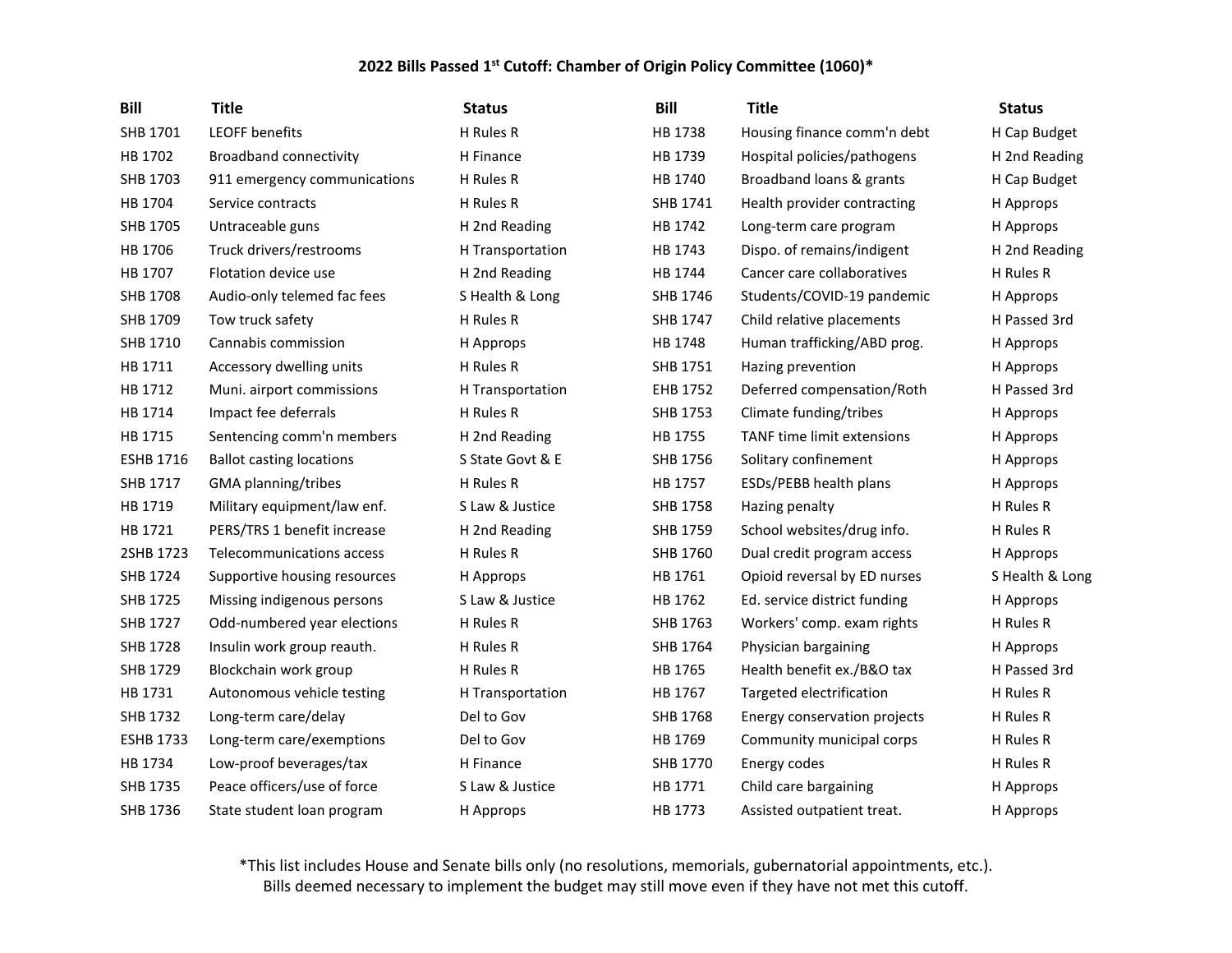| <b>Bill</b>     | <b>Title</b>                 | <b>Status</b>    | <b>Bill</b>     | <b>Title</b>                 | <b>Status</b>    |
|-----------------|------------------------------|------------------|-----------------|------------------------------|------------------|
| HB 1775         | Capital assistance/schools   | H Cap Budget     | SHB 1812        | Energy facility site council | H Approps        |
| HB 1776         | High-hazard facility wages   | H Rules R        | SHB 1813        | Pharmacy choice              | H Rules R        |
| SHB 1779        | Surgical smoke               | H Rules R        | SHB 1814        | Community solar projects     | H Finance        |
| HB 1780         | Workforce investment board   | H Passed 3rd     | SHB 1815        | Catalytic converter theft    | H Transportation |
| HB 1781         | Capital budget, supplemental | H Cap Budget     | HB 1816         | Operating budget, supp.      | H Approps        |
| SHB 1782        | Middle housing near transit  | H Approps        | SHB 1817        | Deferred prosecutions        | H Rules R        |
| HB 1784         | License plate visibility     | H Transportation | SHB 1818        | Reentry and rehabilitation   | H Approps        |
| HB 1785         | WSP minimum salary           | H 2nd Reading    | HB 1819         | Property tax exemption       | H Finance        |
| HB 1786         | Transportation budget, supp. | H Transportation | HB 1820         | Leadership and security      | H Finance        |
| HB 1787         | Law enf. officer funding     | H Approps        | SHB 1821        | Telemedicine/relationship    | H 2nd Reading    |
| SHB 1788        | Vehicular pursuits           | H Rules R        | HB 1823         | Climate funding/outdoor rec. | H Approps        |
| SHB 1789        | Adult family homes/prop. tax | H Passed 3rd     | HB 1825         | Single judge courts          | H 2nd Reading    |
| HB 1790         | Temporary license plates     | H Transportation | SHB 1826        | Interfering with emergency   | H Rules R        |
| SHB 1791        | Prof. educator reprimands    | H Rules R        | SHB 1827        | Community reinvestment       | H Approps        |
| HB 1792         | Hydrogen                     | H Finance        | SHB 1830        | Reusable packing materials   | H Rules R        |
| SHB 1793        | Electric vehicles/HOAs       | H Rules R        | SHB 1831        | Electric vehicle equipment   | H Rules R        |
| SHB 1794        | Dishonored paycheck fees     | H 2nd Reading    | HB 1832         | Code city form of government | H Rules R        |
| SHB 1795        | Nondisclosure/illegal acts   | H Rules R        | HB 1833         | School meals/electronic info | H 2nd Reading    |
| HB 1798         | LCEDIR/tourism slogan        | S Business, Fina | HB 1834         | Student absences/mental hith | H Passed 3rd     |
| SHB 1799        | Organic materials management | H Approps        | SHB 1835        | Postsecondary enrollment     | H Approps        |
| <b>SHB 1800</b> | Behavioral health/minors     | H Approps        | HB 1837         | Musculoskeletal injuries     | H Rules R        |
| SHB 1801        | Electronic equipment repair  | H Approps        | HB 1839         | Commercial vehicle parking   | H Transportation |
| HB 1802         | Disabilities/entity members  | H Rules R        | SHB 1840        | Community colleges/diversity | H Approps        |
| SHB 1803        | School director compensation | H Approps        | SHB 1841        | ADU rental/property tax      | H Rules R        |
| HB 1804         | Military service credit      | H Passed 3rd     | SHB 1844        | Unlawful branding of person  | H Rules R        |
| HB 1805         | Opportunity scholarship prog | H Approps        | HB 1845         | Body worn camera grants      | H Rules R        |
| SHB 1806        | Legislature/bargaining       | H Approps        | HB 1846         | Data centers tax preference  | H Finance        |
| HB 1808         | Pupil transportation funding | H Passed 3rd     | HB 1848         | Assisted reproduction fraud  | H Rules R        |
| 2SHB 1810       | Electronic products repair   | H Rules R        | HB 1849         | War on terror monument       | H Rules R        |
| HB 1811         | Fire benefit charges         | H Finance        | <b>SHB 1850</b> | Data privacy                 | H Approps        |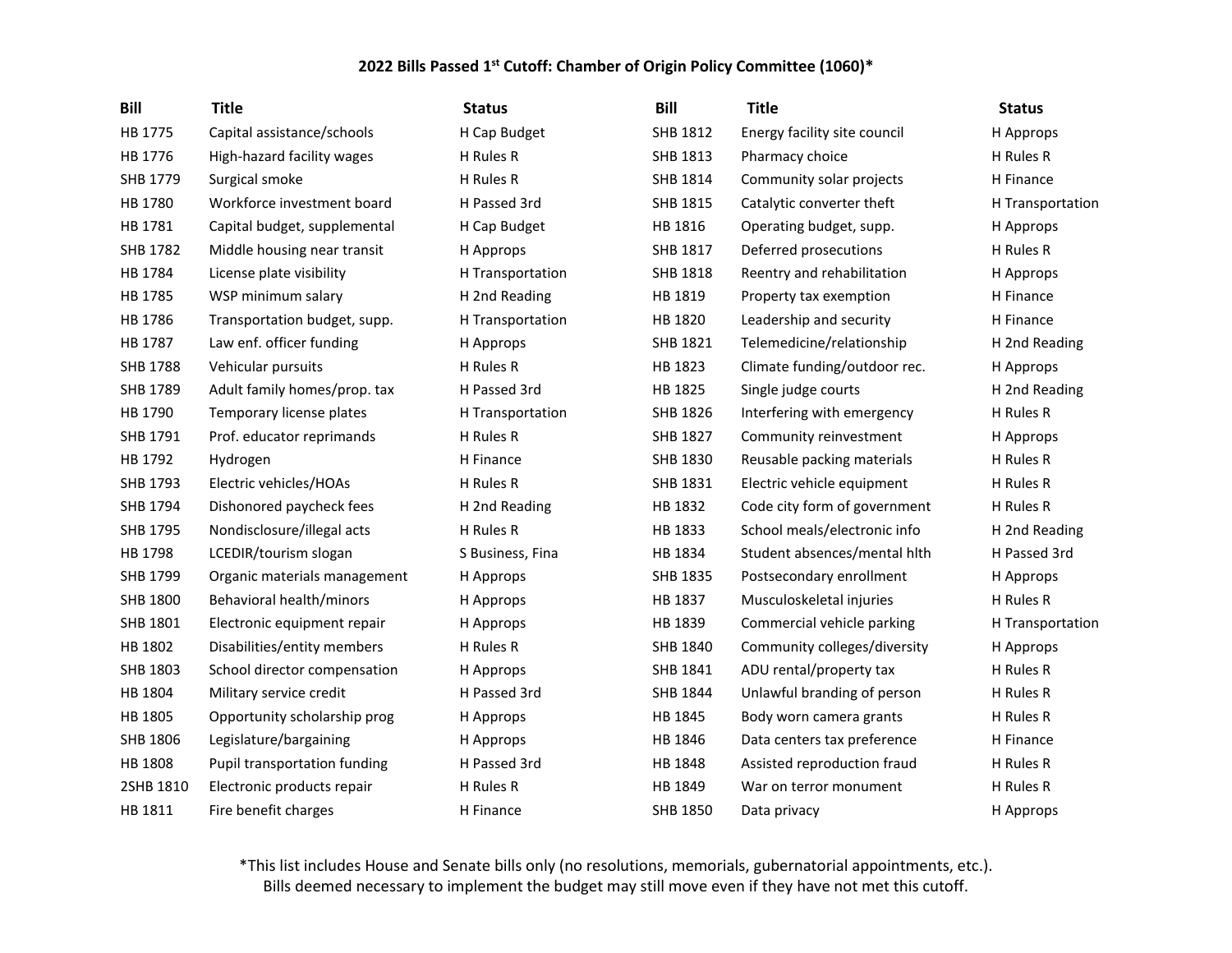| <b>Bill</b>     | <b>Title</b>                        | <b>Status</b>    | <b>Bill</b> | <b>Title</b>                 | <b>Status</b>    |
|-----------------|-------------------------------------|------------------|-------------|------------------------------|------------------|
| HB 1851         | Abortion care                       | H Rules R        | SHB 1896    | Batteries/environment        | H Approps        |
| SHB 1852        | Prescription drug labels            | H Approps        | HB 1898     | State school levies, reduce  | H Finance        |
| HB 1856         | Voluntary stewardship prog.         | H Approps        | HB 1899     | DFI data confidentiality     | H Rules R        |
| HB 1857         | <b>Technical corrections</b>        | H Rules R        | SHB 1901    | Civil protection orders      | H Rules R        |
| HB 1858         | B&O tax rates                       | H Finance        | SHB 1902    | Workers' comp reopening      | H Rules R        |
| HB 1859         | Cannabis analysis labs              | H Approps        | SHB 1904    | Tenants/rent & fees          | H Rules R        |
| SHB 1860        | Behavioral health discharge         | H Approps        | SHB 1905    | Homelessness/youth discharge | H Approps        |
| SHB 1861        | Future fund trust fund              | H Approps        | HB 1906     | Nonprofit property tax ex.   | H Finance        |
| HB 1862         | Health care facility fees           | H Approps        | HB 1907     | Gift equity packaging        | H Rules R        |
| HB 1864         | Leadership and security             | H Finance        | SHB 1908    | Surplus property for housing | H Rules R        |
| SHB 1865        | Certified peer specialists          | H Approps        | HB 1911     | Insurance/plan 2 members     | H Rules R        |
| SHB 1866        | Supportive housing                  | H Approps        | HB 1912     | Capital gains tax/repeal     | H Finance        |
| SHB 1867        | Dual credit program data            | H Rules R        | HB 1913     | Long-term care insurance     | H Approps        |
| <b>SHB 1868</b> | Health care staffing                | H Approps        | SHB 1914    | Motion picture program       | H Finance        |
| HB 1870         | Wheeled all-terrain vehicles        | H Transportation | HB 1915     | Traffic cameras/speed zones  | H Transportation |
| SHB 1872        | Care worker center                  | H Approps        | SHB 1916    | Crime victims and witnesses  | H Approps        |
| HB 1874         | Prof. licensure/convictions         | S Business, Fina | SHB 1918    | Power equipment emissions    | H Finance        |
| HB 1875         | <b>Budget stabilization account</b> | H Approps        | SHB 1919    | Public disclosure            | H Rules R        |
| SHB 1876        | Ballot measures/impact discl        | H Rules R        | HB 1920     | Child abuse/res. facilities  | H Rules R        |
| SHB 1877        | Health prof. expired certs          | H Rules R        | HB 1921     | Renewable energy/valuation   | H Finance        |
| HB 1878         | Schools/comm. eligibility           | H Approps        | HB 1924     | Hog fuel tax exemption       | H Rules R        |
| HB 1879         | Convention economy grants           | H Approps        | HB 1927     | Legislative service leave    | H Rules R        |
| SHB 1880        | Housing benefit districts           | H Finance        | HB 1928     | Equine industry support      | H Approps        |
| SHB 1881        | Birth doulas                        | H Rules R        | HB 1929     | Fire protection projects     | H Cap Budget     |
| HB 1888         | Working fam. credit/rates           | H Rules R        | SHB 1930    | Cosmetologists, etc/licenses | H Rules R        |
| HB 1889         | Health network access               | H Approps        | HB 1931     | Hydropower license fees      | H Rules R        |
| SHB 1890        | Children behavioral health          | H Approps        | HB 1933     | Cannabis local gov. tax      | H Finance        |
| HB 1891         | Rangeland fire pilot                | H Approps        | HB 1934     | Tribal exchange agreements   | H Rules R        |
| SHB 1893        | EMTs/public health                  | H Rules R        | SHB 1936    | DCYF oversight board members | H Rules R        |
| HB 1894         | Juvenile diversion/period           | H Passed 3rd     | SHB 1941    | Active shooter drills        | H Rules R        |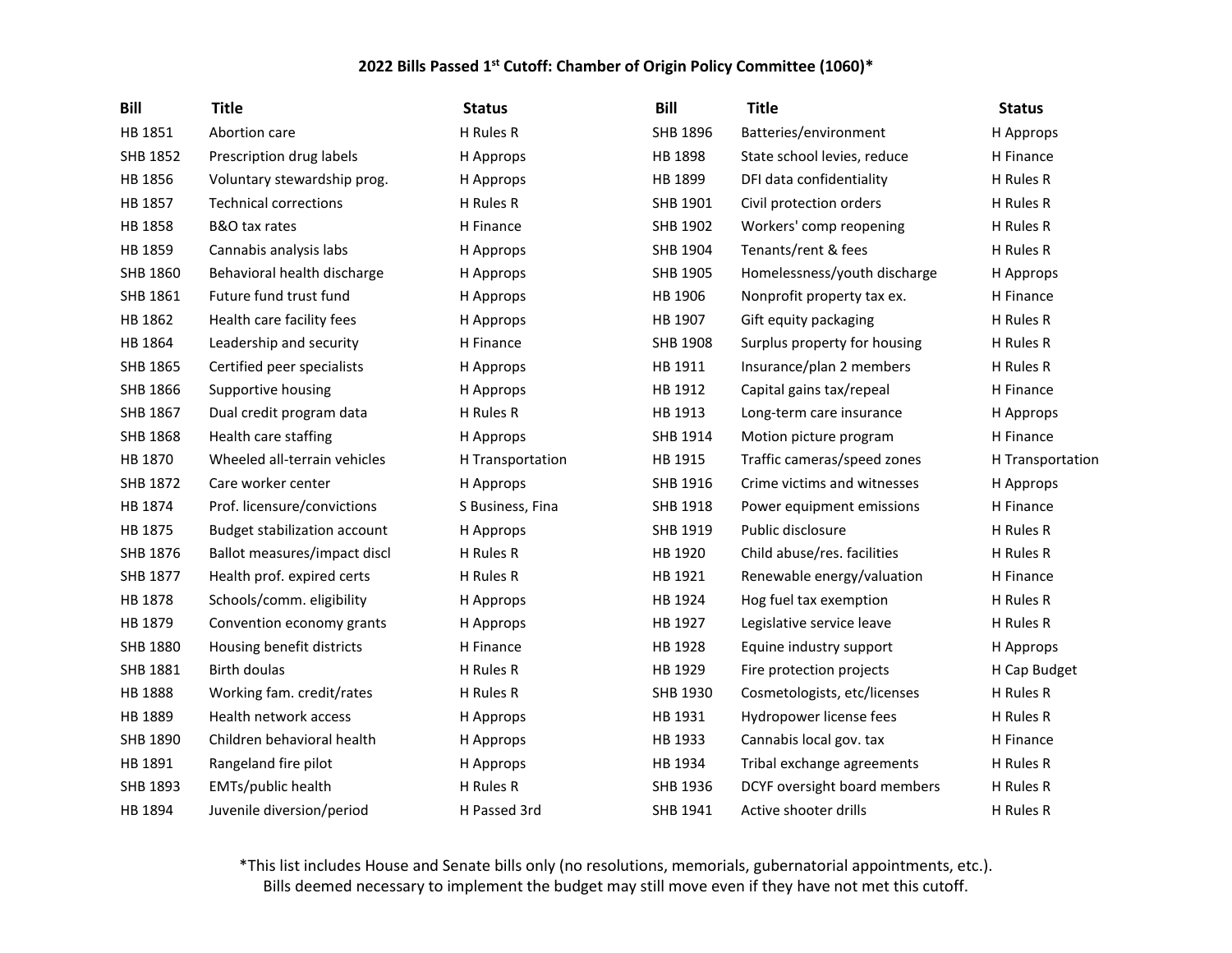| Bill     | <b>Title</b>                 | <b>Status</b>    | <b>Bill</b>     | <b>Title</b>                 | <b>Status</b>    |
|----------|------------------------------|------------------|-----------------|------------------------------|------------------|
| HB 1942  | Paraeducator course of study | H Rules R        | HB 1984         | Vehicle reg. cert. addresses | H Transportation |
| HB 1943  | Basic ed./caseload forecast  | H Approps        | HB 1988         | Clean tech. tax deferrals    | H Finance        |
| SHB 1945 | DCYF-caregiver communication | H Rules R        | SHB 1989        | Comm. sexual exploitation    | H Approps        |
| SHB 1947 | Diaper subsidy/TANF          | H Approps        | HB 1990         | SR 167 & I-405 tax deferral  | H Finance        |
| HB 1949  | Higher edu capital projects  | H Cap Budget     | SHB 1991        | Body worn cameras/PRA        | H Rules R        |
| SHB 1950 | Unsafe dental practices      | H Rules R        | SHB 1992        | Vacation leave accrual       | H Approps        |
| SHB 1951 | Seller disclosure statements | H Rules R        | SHB 1993        | Pesticide advisory board     | H Rules R        |
| HB 1953  | Sensitive voter information  | H Rules R        | SHB 1997        | Productivity board           | H Approps        |
| SHB 1954 | Tow trucks/transaction fees  | H Rules R        | HB 1999         | State expenditure limit      | H Approps        |
| SHB 1955 | Dependency/education         | H Rules R        | HB 2000         | OSPI basic education funds   | H Approps        |
| SHB 1956 | Incarcerated individuals/PRA | H Rules R        | SHB 2001        | Tiny houses/GMA              | H Rules R        |
| SHB 1957 | Disaster recovery assistance | H Passed 3rd     | HB 2006         | Fiscal notes/working fam.    | H Approps        |
| HB 1958  | Shovel-ready site cert.      | H Cap Budget     | HB 2007         | Nurse educator loans         | H Rules R        |
| HB 1959  | Managed health rate review   | H Rules R        | <b>SHB 2008</b> | Dev. disability programs/IQ  | H Approps        |
| SHB 1961 | Name change fee waivers      | S Law & Justice  | HB 2010         | Homeless budgets & audits    | H Rules R        |
| HB 1964  | Alternative energy decomm.   | H Rules R        | HB 2011         | Skill center funding         | H Approps        |
| HB 1965  | Support and services levies  | H Finance        | HB 2012         | Long-term care/veterans'     | H Approps        |
| HB 1966  | Local infra. investment prg  | H Finance        | HB 2013         | DOL personal information     | H Transportation |
| HB 1967  | Nonprofits/property tax      | H Approps        | HB 2015         | Working families' tax credit | H Finance        |
| HB 1969  | Traffic cameras/speed        | H Transportation | HB 2018         | Sales and use tax holiday    | H Finance        |
| SHB 1971 | Smoke control systems        | H Rules R        | SHB 2019        | Careers in retail            | H Passed 3rd     |
| SHB 1972 | Negligent driving penalties  | H Rules R        | SHB 2020        | Sustainable housing/GMA      | H Approps        |
| HB 1973  | School board recordings      | H 2nd Reading    | SHB 2022        | Cannabis social equity       | H Approps        |
| HB 1974  | Education elections/WSSDA    | H Rules R        | HB 2024         | SR 520 sales tax deferral    | H Finance        |
| HB 1975  | Management/housing auths     | H Rules R        | <b>SHB 2025</b> | Bingo gambling activities    | H Rules R        |
| HB 1978  | Shoreline master programs    | S Environment, E | HB 2026         | Vehicle per mile charge      | H Transportation |
| SHB 1979 | Vehicle insurance appraisals | H Rules R        | HB 2028         | Narrows bridge/deferred tax  | H Approps        |
| HB 1980  | Concurrent services          | H Approps        | HB 2033         | Emergency and work zones     | H Rules R        |
| SHB 1981 | Local government planning    | H Rules R        | SHB 2034        | Juvenile records             | H Rules R        |
| EHB 1982 | Property tax penalties       | H Passed 3rd     | <b>SHB 2037</b> | Peace officers/use of force  | H Rules R        |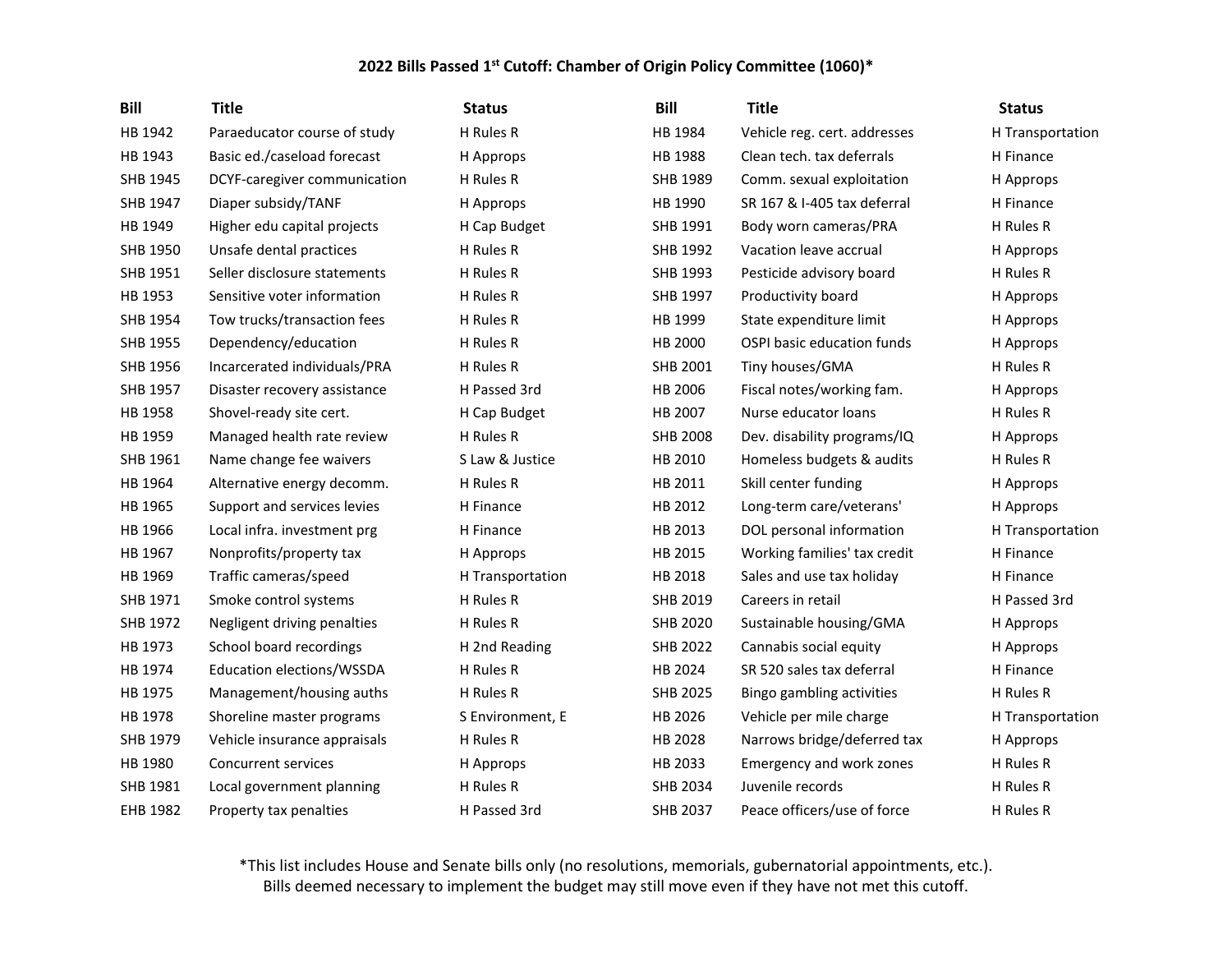| <b>Bill</b>     | <b>Title</b>                 | <b>Status</b>    | <b>Bill</b>      | <b>Title</b>                 | <b>Status</b>    |
|-----------------|------------------------------|------------------|------------------|------------------------------|------------------|
| SHB 2038        | Child welfare services       | H Approps        | HB 2096          | Working families' tax exempt | H Finance        |
| SHB 2044        | Ransomware protection        | H Approps        | HB 2097          | First-time home buyer def.   | H Cap Budget     |
| SHB 2046        | Legislative activity ethics  | H Rules R        | HB 2098          | Home rehab. Ioan program     | H Cap Budget     |
| <b>SHB 2048</b> | TANF time limit extensions   | H Approps        | HB 2099          | Tax penalties                | H Finance        |
| HB 2050         | Parent pay/child detention   | H Approps        | HB 2100          | Autonomous vehicle testing   | H Transportation |
| SHB 2051        | Agricultural disaster assist | H Rules R        | HB 2102          | Farmworkers study & audits   | H Approps        |
| HB 2052         | Comm. service org. contracts | H Rules R        | HB 2104          | Abandoned vehicles/sales tax | H Finance        |
| HB 2055         | Higher ed. capital grants    | H Cap Budget     | SHB 2105         | Landlord & tenant notices    | H Rules R        |
| SHB 2057        | State patrol workforce       | H Rules R        | HB 2107          | Consumer data excise tax     | H Finance        |
| HB 2058         | Parks & rec. leasehold tax   | H Finance        | HB 2108          | Historic auto museums/tax    | H Finance        |
| SHB 2059        | Real estate agents           | H Rules R        | HB 2111          | Newspapers/B&O tax           | H Finance        |
| HB 2061         | Public improvements/housing  | H Finance        | HB 2114          | Start-up businesses/B&O tax  | H Finance        |
| HB 2062         | RTA additive revenue         | H Transportation | SB 5002          | State auditor                | H State Govt & T |
| SHB 2064        | Residential tenant deposits  | H Rules R        | <b>ESSB 5004</b> | Medical marijuana tax ex.    | H Finance        |
| SHB 2066        | Infill development           | H Rules R        | SB 5006          | Local parks funding options  | S Ways & Means   |
| <b>SHB 2068</b> | Imagination library          | H Approps        | SSB 5010         | Credit score/insurance rates | S Rules X        |
| HB 2070         | Autonomous vehicles          | H Transportation | SSB 5012         | Affordable housing funding   | S Ways & Means   |
| HB 2073         | State capitol committee      | H Cap Budget     | SB 5014          | Odd-numbered year ballots    | S Rules X        |
| HB 2074         | Off-road vehicles fees       | H Transportation | ESB 5017         | School district procurement  | H Cap Budget     |
| SHB 2075        | DSHS service requirements    | H Approps        | SSB 5020         | Rx drug price increases      | S Ways & Means   |
| SHB 2076        | Transp. network companies    | H Transportation | SB 5023          | Child care/unemployment      | S Ways & Means   |
| HB 2077         | Human trafficking posters    | H Transportation | SB 5028          | Vehicle taxes & fees         | S Transportation |
| SHB 2078        | Outdoor learning grant prg.  | H Approps        | SSB 5029         | Investment project tax defs. | S 2nd Reading    |
| HB 2080         | Liquor license endorsement   | H Rules R        | SSB 5033         | Accessory dwelling units/tax | S Ways & Means   |
| <b>SHB 2082</b> | Child care access report     | H Rules R        | SSB 5035         | Drug offender scoring        | S Rules X        |
| HB 2084         | Third WA-OR bridge study     | H Transportation | E2SSB<br>5036    | Total confinement release    |                  |
| HB 2089         | I-405 & SR 167 bond auth.    | H Transportation |                  | GMA actions effective date   | S Passed 3rd     |
| HB 2091         | Drug warehousing/B&O tax     | H Finance        | SB 5042          |                              | H Env & Energy   |
| HB 2093         | County timber tax distrib.   | H Approps        | SB 5043          | School employee housing      | S 3rd Reading    |
| HB 2095         | School seismic safety grants | H Cap Budget     | 2SSB 5045        | Meat & poultry inspection    | S Rules 3        |
|                 |                              |                  | <b>SSB 5049</b>  | Low-proof beverages/tax      | S Rules X        |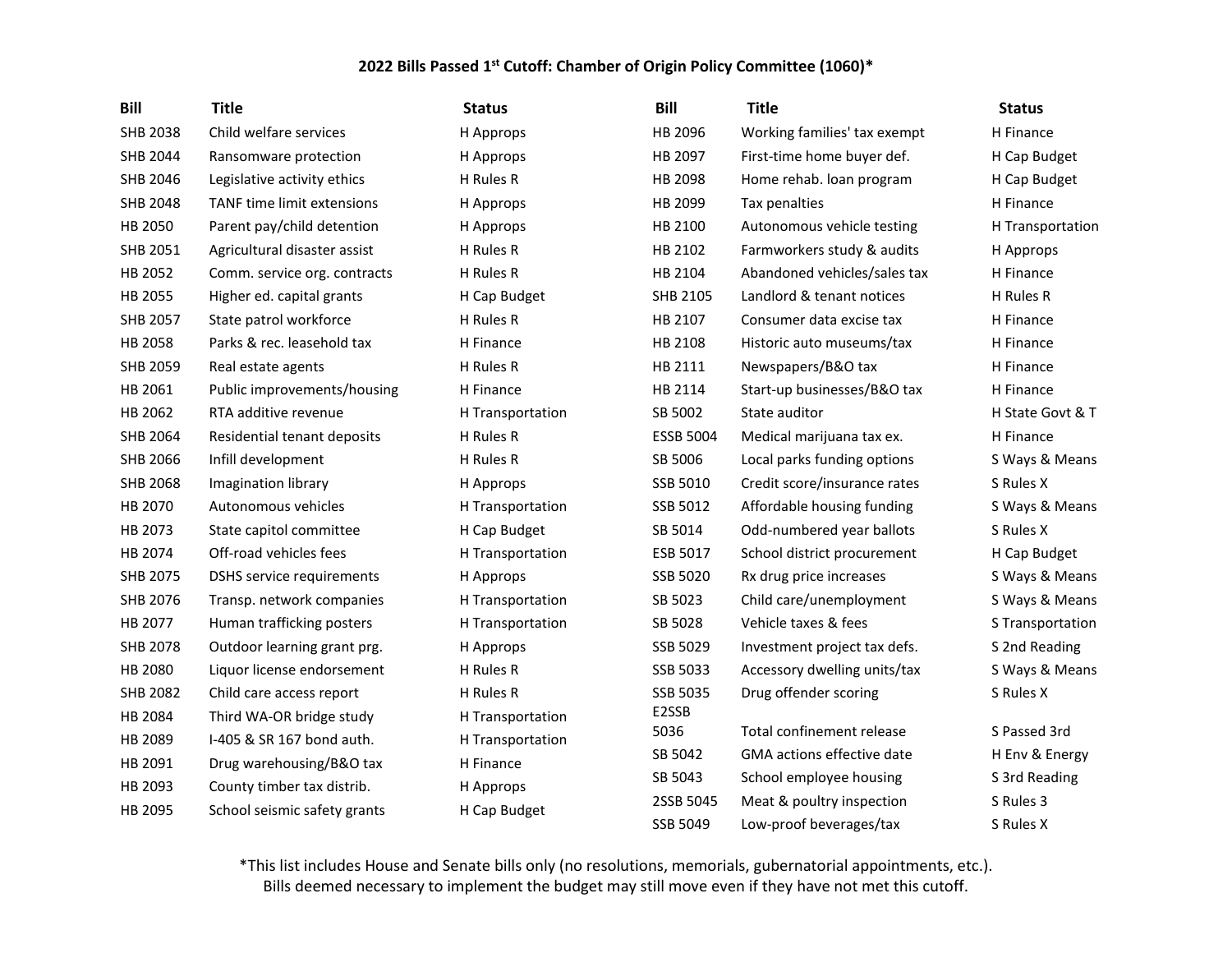| <b>Bill</b>      | <b>Title</b>                 | <b>Status</b>    | <b>Bill</b>      | <b>Title</b>                        | <b>Status</b>    |
|------------------|------------------------------|------------------|------------------|-------------------------------------|------------------|
| SB 5054          | Impaired driving             | S 3rd Reading    | SB 5154          | Port districts/trucks               | S Transportation |
| SSB 5059         | Monument protection          | S Rules X        | E2SSB            |                                     |                  |
| 2SSB 5062        | Data                         | S Rules 3        | 5155             | Prejudgment interest                | H Civil R & Judi |
| 2SSB 5065        | Railroad workers             | S Rules 3        | SB 5156          | <b>Budget stabilization approps</b> | S Ways & Means   |
| <b>ESSB 5074</b> | Safe station pilot programs  | S Rules X        | SB 5161          | Teaching tribal history, etc        | S Rules X        |
| SSB 5078         | Firearm safety               | S 2nd Reading    | SB 5162          | Unanticipated revenue               | S Ways & Means   |
| SSB 5079         | Mobile home closure notices  | S 2nd Reading    | SB 5166          | Supp. transportation budget         | S Transportation |
| SSB 5082         | Productivity board           | S 3rd Reading    | SB 5167          | Credit card costs recovery          | S Transportation |
| <b>ESSB 5083</b> | Capital budget 2021-2023     | S Rules X        | SSB 5170         | Employment after public serv        | S Rules 2        |
| SSB 5085         | Alt. fuel vehicles fees      | S Transportation | SB 5171          | Unemployment insurance              | S Ways & Means   |
| SSB 5089         | Peace officer hiring & cert. | S Rules 2        | SSB 5174         | Wind turbine blade recycling        | S Rules X        |
| SB 5091          | Operating budget, 2nd supp.  | S Ways & Means   | SB 5175          | Economic revitalization bd          | S Rules X        |
| SSB 5098         | Public records exemptions    | S Rules 2        | SSB 5181         | Low-income school districts         | S Passed 3rd     |
| SSB 5102         | Workers' comp medical exam   | S Ways & Means   | SSB 5182         | Advisory votes                      | S Rules 2        |
| SSB 5105         | Office of equity task force  | S Ways & Means   | SB 5187<br>E2SSB | Clay targets/sales tax              | S Rules X        |
| SSB 5116         | Procurement/automated system | S Ways & Means   | 5188             | Public financial cooperative        | S 3rd Reading    |
| SSB 5117         | Rental voucher/incarceration | S Ways & Means   | SSB 5189         | American dream homes                | S Ways & Means   |
| SSB 5120         | Criminal sentencing of youth | S Rules X        | <b>ESSB 5191</b> | Business practices/emergency        | S Rules X        |
| <b>ESSB 5122</b> | Juvenile court jurisdiction  | S 3rd Reading    | SB 5196          | Special legislative sessions        | H State Govt & T |
| SSB 5123         | Sexual offenses by youth     | S Rules X        | SB 5201          | DNR timber & land sales             | H Rules R        |
| SSB 5125         | Dredged material disposal    | S Rules X        | ESB 5202         | School depreciation subfunds        | H Education      |
| SSB 5127         | Courthouse facility dogs     | H Civil R & Judi | SSB 5210         | Comp. restoration orders            | S Rules 3        |
| SSB 5129         | Vapor & tobacco/minors       | S Rules 2        | 2SSB 5211        | Tax increment financing             | S Rules X        |
| SSB 5130         | Personnel files & discipline | S 2nd Reading    | SB 5215          | College grant award maximum         | S Ways & Means   |
| SSB 5136         | Child care license fees      | S Ways & Means   | SB 5216          | Tax preferences                     | S Ways & Means   |
| SSB 5137         | Workers' comp COL adjustment | S Rules 2        | SB 5223          | Motor vehicles sales tax use        | S Ways & Means   |
| 2SSB 5147        | Learning stabilization, etc. | S Rules X        | ESB 5232         | Toll revenue bonding                | S Rules X        |
| SSB 5148         | Election official harassment | H Public Safety  | SB 5239          | Hog fuel sales tax exemption        | S Ways & Means   |
| SSB 5149         | Found. public health funding | S Ways & Means   | 2SSB 5241        | Economic inclusion                  | H Hous, Human Sv |
| SB 5150          | Residential services rate    | S Ways & Means   | SB 5242          | Media literacy & digital cit        | S Rules X        |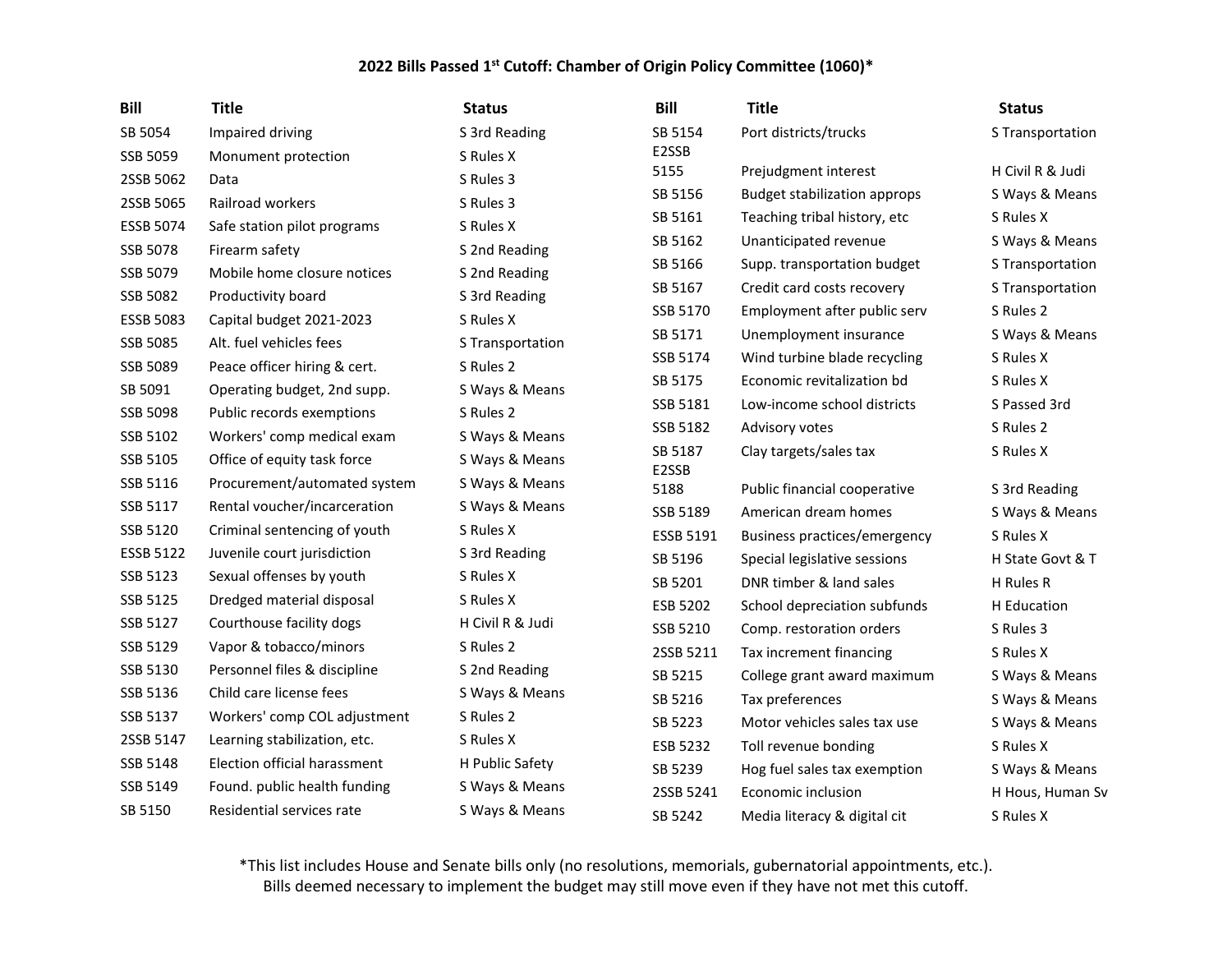| <b>Bill</b>      | <b>Title</b>                 | <b>Status</b>    | Bill             | <b>Title</b>                      | <b>Status</b>    |
|------------------|------------------------------|------------------|------------------|-----------------------------------|------------------|
| <b>ESSB 5245</b> | Safety of crime victims      | H Public Safety  | SSB 5326         | School bus driver benefits        | S 2nd Reading    |
| SB 5246          | Medicaid primary care reimb. | S Ways & Means   | 2SSB 5327        | Youth safety tip line             | S Rules X        |
| SB 5248          | Jail standards task force    | S Ways & Means   | ESB 5328         | Mental illness/clubhouses         | S Rules X        |
| SSB 5252         | School consultation/tribes   | S Ways & Means   | SSB 5329         | Aircraft fuel tax distrib.        | S Rules 2        |
| SB 5255          | Dissolution/doc. language    | S Ways & Means   | SSB 5332         | Off-road and wheeled ATVs         | S Transportation |
| SSB 5260         | Eviction res. pilot/reports  | S Rules X        | SSB 5333         | Public works contracts/COVID      | S Rules X        |
| SSB 5262         | Data center tax incentive    | S Rules 3        | SB 5336          | LEOFF disability boards           | S Ways & Means   |
| ESB 5264         | Americans of Chinese descent | H State Govt & T | SSB 5337         | Property tax/senior, veteran      | S Rules X        |
| 2SSB 5265        | Bridge year pilot program    | S Rules X        | SSB 5340         | School board director qualif      | S Rules 2        |
| <b>ESSB 5268</b> | Dev. disability services     | H Hous, Human Sv | SB 5341          | Local sales tax uses              | S 3rd Reading    |
| SSB 5269         | Increased building capacity  | S Ways & Means   | 2SSB 5342        | Irrigation dist. elections        | H State Govt & T |
| SB 5270          | DOL issued documents         | S Transportation | SB 5343          | Medicaid appropriations           | S Ways & Means   |
| 2ESSB            |                              |                  | SB 5344          | Federal funding/COVID-19          | S Ways & Means   |
| 5275             | Intense rural dev. areas     | H Local Govt     | SSB 5348         | Assisted reproduction             | S Rules 2        |
| SB 5282          | Property value/emergency     | S Ways & Means   | SB 5352          | Retirement system opt-out         | S Rules X        |
| SSB 5288         | Opportunity scholarship prog | S Rules X        | SB 5354          | Traffic control/large cities      | H Transportation |
| SB 5289          | Senior citizens/prop. taxes  | S Ways & Means   | <b>ESSB 5357</b> | Capital broadband program         | S Rules X        |
| SB 5290          | Property tax exem./income    | S Ways & Means   | SSB 5358         | Hard-to-place job seekers         | S Ways & Means   |
| SB 5291          | Defense compatibility report | S Rules 3        | SB 5359          | Motor vehicle sales tax           | S Ways & Means   |
| SSB 5292         | Parks Rx pilot program       | S Rules X        | SB 5364          | Equine industry support           | S Ways & Means   |
| SSB 5294         | Long-term care/epidemics     | S Rules X        | SB 5369          | Retirement contrib. refunds       | S Ways & Means   |
| SB 5300          | Feeding of garbage to swine  | S Rules X        | SSB 5375         | Low-income housing assist.        | S Rules 2        |
| SSB 5302         | PPE vendor database          | S Ways & Means   | SSB 5376         | <b>Education ombuds awareness</b> | H Education      |
| SB 5305          | Senior property tax/medicare | S Ways & Means   |                  |                                   |                  |
| SB 5308          | Hybrid vehicle fees          | S Transportation | SSB 5380         | Building permit approval          | S Rules 2        |
| SB 5309          | Diapers/sales & use tax      | S Ways & Means   | SB 5386          | School district elections         | S Ways & Means   |
| SSB 5311         | Skilled nursing/medicaid     | S Ways & Means   | SB 5389          | Computer science teaching         | S Ways & Means   |
| SB 5312          | Transit-oriented development | H Env & Energy   | SSB 5390         | Housing supply                    | S Ways & Means   |
| SB 5316          | State financial management   | S Ways & Means   | SB 5391          | Property tax exempt./income       | S Ways & Means   |
| SB 5323          | Wages & salaries             | S Ways & Means   | E2SSB<br>5395    | State resources/remote work       | S Rules 3        |
| SB 5324          | Mobility equipment/sales tax | S Ways & Means   | SB 5398          | Small businesses/excise tax       | S Ways & Means   |
|                  |                              |                  |                  |                                   |                  |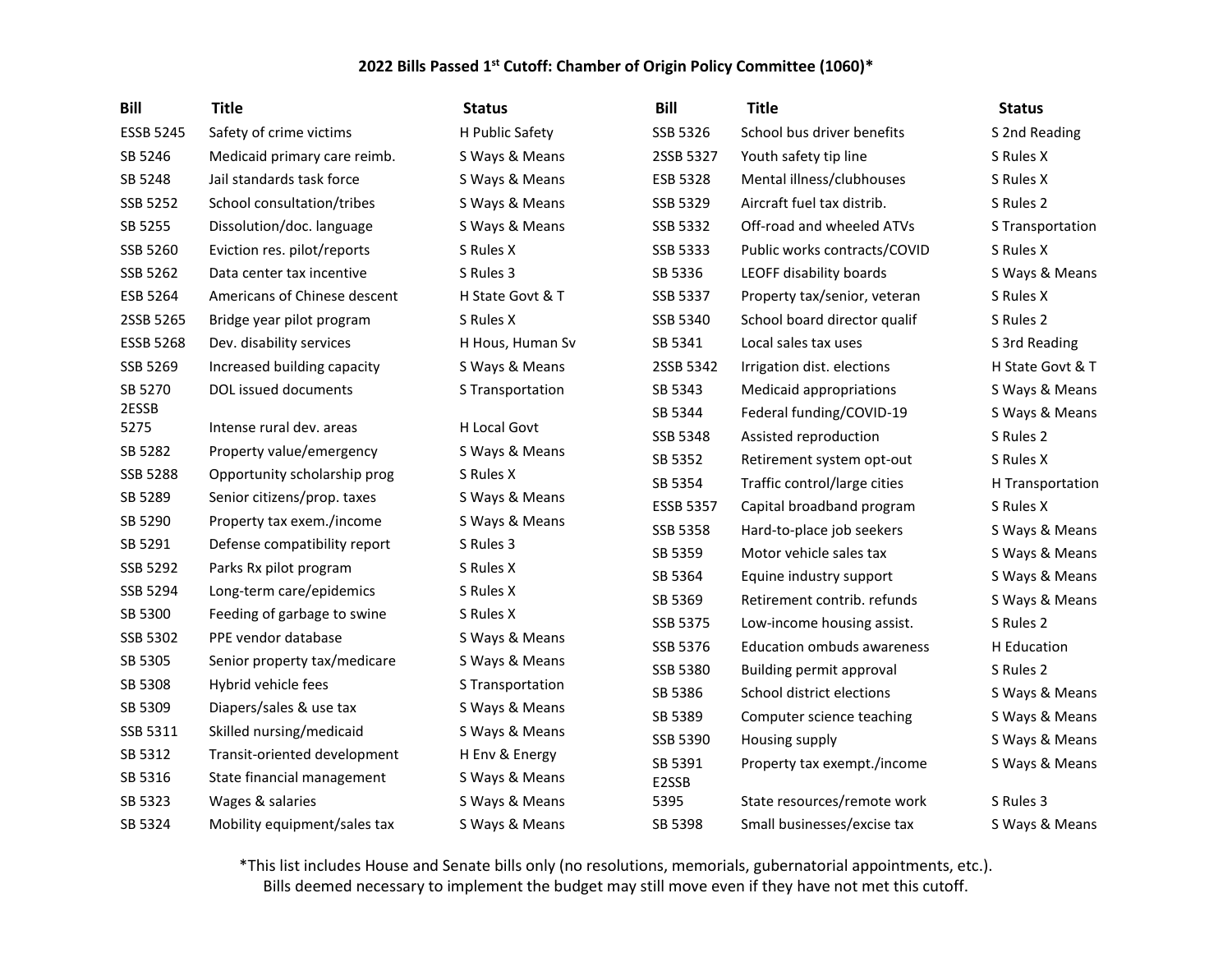| <b>Bill</b>      | <b>Title</b>                 | <b>Status</b>    | <b>Bill</b>      | <b>Title</b>                 | <b>Status</b>    |
|------------------|------------------------------|------------------|------------------|------------------------------|------------------|
| SB 5402          | Property tax deferral/COVID  | S Ways & Means   | SSB 5483         | Transportation revenue       | S Rules 2        |
| SSB 5404         | Pinnipeds & orcas            | S Ways & Means   | SB 5485          | Traffic stops                | S Transportation |
| SSB 5406         | Tow truck operator comp.     | S Transportation | SB 5487          | School consolid. incentives  | S Ways & Means   |
| SB 5410          | Enhanced raffle procedures   | S Rules X        | SB 5488          | Tacoma Narrows project       | S Transportation |
| SSB 5411         | Northern spotted owl forests | S Rules 2        | SB 5489          | <b>Business entities</b>     | H Civil R & Judi |
| SSB 5417         | Liquor licensee privileges   | S Rules X        | <b>ESSB 5490</b> | Interbranch advisory comm.   | H State Govt & T |
| 2SSB 5420        | Hospital data reporting      | S Rules X        | SB 5491          | Waiver of firearm rights     | S 2nd Reading    |
| SSB 5421         | Salmon fisheries disputes    | S Ways & Means   | SSB 5495         | Catalytic converters         | S Ways & Means   |
| SB 5422          | Excise tax/aerospace, etc.   | S Ways & Means   | SSB 5496         | Health prof. monitoring      | H HC/Wellness    |
| SB 5426          | Wealth tax                   | S Ways & Means   | SSB 5497         | Board of ed. student members | S 2nd Reading    |
| SSB 5427         | Job search monitoring        | S Rules X        | SB 5498          | Posthumous H.S. diplomas     | S Passed 3rd     |
| SSB 5428         | SEPA/shelters & encampments  | S 2nd Reading    | SB 5499          | Hemodialysis technicians     | H HC/Wellness    |
| SB 5435          | Parking spaces/disability    | S Transportation | SB 5504          | Discover pass free days      | H Comm & Econ De |
| SSB 5436         | Law enf. ombuds/bargaining   | S Rules X        | SB 5505          | Farmers market prop. tax ex. | S 2nd RdConsCal  |
| <b>ESSB 5439</b> | Broadband/state highways     | S Rules X        | SB 5506          | JARRC chair & vice chair     | H State Govt & T |
| 2ESSB            |                              |                  | SB 5508          | Insurance guaranty fund      | H HC/Wellness    |
| 5441             | Breast implant surgery       | H HC/Wellness    | SB 5509          | Fentanyl testing equipment   | S 2nd RdConsCal  |
| SSB 5444         | Electric vehicles/per mile   | S Rules X        | SB 5510          | Transp. benefit district tax | S 2nd Reading    |
| SB 5448          | Vehicle fee/tax payment plan | S Rules X        | ESB 5512         | State nickname               | H State Govt & T |
| SB 5449          | Motor vehicle sales tax      | S Ways & Means   | SB 5514          | County legislative meetings  | H Local Govt     |
| SB 5451          | Operating budget             | S Ways & Means   | SSB 5515         | Hospitality employment/B&O   | S Ways & Means   |
| SB 5453          | Retirement plans 1 & 2       | S Ways & Means   | SB 5518          | OT licensure compact         | S Passed 3rd     |
| SB 5457          | <b>Transportation demand</b> | S Transportation | SB 5519          | Accountancy/inactive license | H Rules R        |
| SB 5459          | Credit card processing/B&O   | S Ways & Means   | SB 5520          | Harassment & discrim. NDAs   | S Rules 2        |
| SB 5461          | Forest health activities     | S Ways & Means   | SSB 5526         | Battery manuf. materials     | S Rules 2        |
| SB 5463          | Residential prop valuation   | S Ways & Means   | SSB 5527         | Insurance sublimits          | S Rules 2        |
| SB 5465          | Road maintenance/planning    | S Transportation | SB 5528          | RTA additive revenue         | S Transportation |
| SB 5466          | Sales tax/transp. projects   | S Ways & Means   | SB 5529          | Self-directed care           | H HC/Wellness    |
| SB 5467          | Highway projects/tax exempt. | S Ways & Means   | SB 5530          | Building for the arts        | S 2nd RdConsCal  |
| SB 5481          | Transportation funding bonds | S Rules 2        | SSB 5531         | Uniform unclaimed property   | S Rules 2        |
| SSB 5482         | Additive trans funding       | S Rules 2        |                  |                              |                  |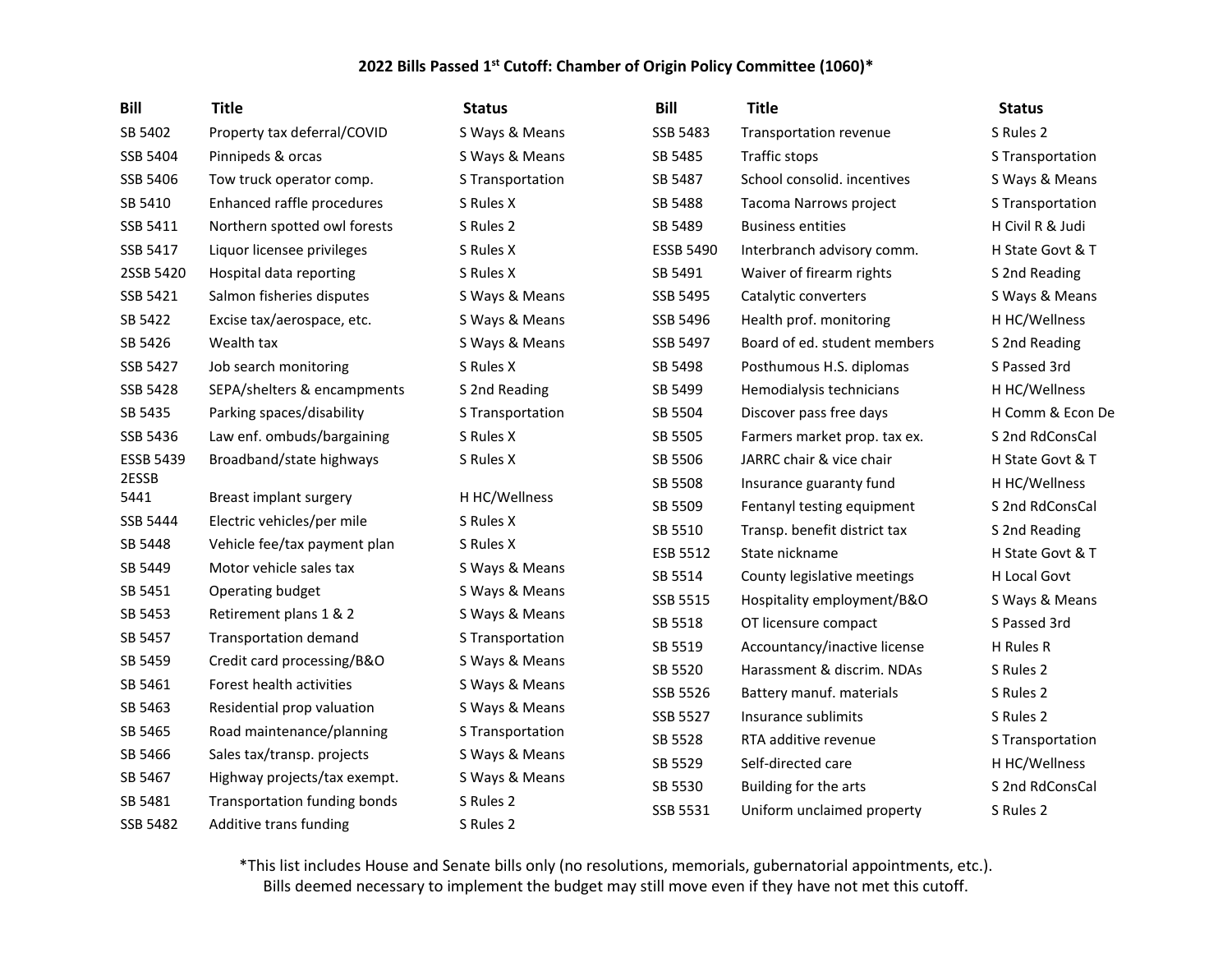| <b>Bill</b> | <b>Title</b>                 | <b>Status</b>    | <b>Bill</b>     | <b>Title</b>                 | <b>Status</b>    |
|-------------|------------------------------|------------------|-----------------|------------------------------|------------------|
| SSB 5532    | Rx drug affordability board  | S Ways & Means   | SB 5579         | WMS bargaining               | S Ways & Means   |
| SB 5534     | Verifiable credentials       | S Ways & Means   | <b>SSB 5580</b> | Public works board/broadband | S Rules 2        |
| SSB 5535    | Juvenile rehab./parent costs | S Ways & Means   | SB 5581         | Pupil transp. allocations    | S Ways & Means   |
| SSB 5537    | Compulsory school attendance | S Ways & Means   | SB 5582         | Port commission districts    | S 2nd Reading    |
| SB 5539     | Ed. service district funding | S Ways & Means   | SB 5583         | Census data/incarceration    | S 2nd Reading    |
| SSB 5542    | Optometry                    | S Rules 2        | SSB 5584        | Local elections              | S Ways & Means   |
| SSB 5543    | Landscaping equipment        | S Ways & Means   | SB 5585         | Domestic wastewater fees     | S Rules 2        |
| SSB 5544    | Blockchain work group        | S 2nd Reading    | SSB 5588        | Reentry & discharge planning | S Ways & Means   |
| SB 5545     | Survivor benefits            | S Rules 2        | SSB 5589        | Primary care spending        | S 2nd Reading    |
| SSB 5546    | Insulin affordability        | S 2nd Reading    | SSB 5590        | Marine resources ad. council | S Rules 2        |
| SSB 5548    | Child custody transfers      | H Civil R & Judi | SSB 5592        | Cost of supervision          | S Ways & Means   |
| SB 5552     | <b>WDFW licensing</b>        | H RDev, Ag&NR    | SSB 5593        | Urban growth area boundaries | S 2nd Reading    |
| SSB 5553    | Early STEM metrics           | S 2nd Reading    | SSB 5594        | Bone marrow donation aware.  | S 2nd Reading    |
| SSB 5555    | Safety telecommunicators     | S Rules 2        | SSB 5595        | Schools/support funding      | S Ways & Means   |
| SSB 5558    | Interstate toll bridges      | S 2nd Reading    | SB 5596         | Health info. disclosure      | S Rules 2        |
| SB 5560     | Redistricting plans          | S Passed 3rd     | SSB 5597        | Voting rights                | S Ways & Means   |
| SB 5561     | Firearm rights restoration   | S Rules 2        | SB 5598         | Derelict vessel removal      | S Ways & Means   |
| SB 5562     | ESD employee health care     | S Ways & Means   | SSB 5599        | Journey level electricians   | S Rules 2        |
| SB 5563     | Enrollment stabilization     | S Ways & Means   | SSB 5600        | Apprenticeship programs      | S Ways & Means   |
| SSB 5564    | Employee assistance programs | S 2nd Reading    | SB 5602         | Service providers/financial  | H ConsPro&Bus    |
| SB 5565     | Fire district treasurers     | S Passed 3rd     | SB 5603         | SR 2 corridor study          | S Transportation |
| SB 5566     | Independent youth housing    | S Ways & Means   | SB 5604         | Contractor licensing refs    | S Rules 2        |
| SSB 5567    | Commercial salmon fishing    | S Ways & Means   | SSB 5606        | A/C in adult family homes    | S Ways & Means   |
| SSB 5568    | Open weapon carry/local laws | S Rules 2        | SB 5607         | Homeless census/facilities   | S 2nd Reading    |
| SSB 5572    | Internet crimes/children     | H Public Safety  | SB 5609         | Juvenile fingerprinting      | S 2nd Reading    |
| SSB 5573    | Drug offender sentencing alt | S Ways & Means   | SSB 5610        | Rx drug cost sharing         | S 2nd Reading    |
| SSB 5574    | New counties                 | S Ways & Means   | SB 5612         | DV sentencing statements     | H Public Safety  |
| SSB 5575    | Snohomish county/judges      | S Ways & Means   | SSB 5613        | Use of dogs to hunt          | S 2nd Reading    |
| SB 5576     | Eviction                     | S 2nd Reading    | SB 5614         | National guard ed. grants    | S Rules 2        |
| SB 5578     | Public infra./tax valuation  | S Ways & Means   | SB 5615         | State sport                  | S Passed 3rd     |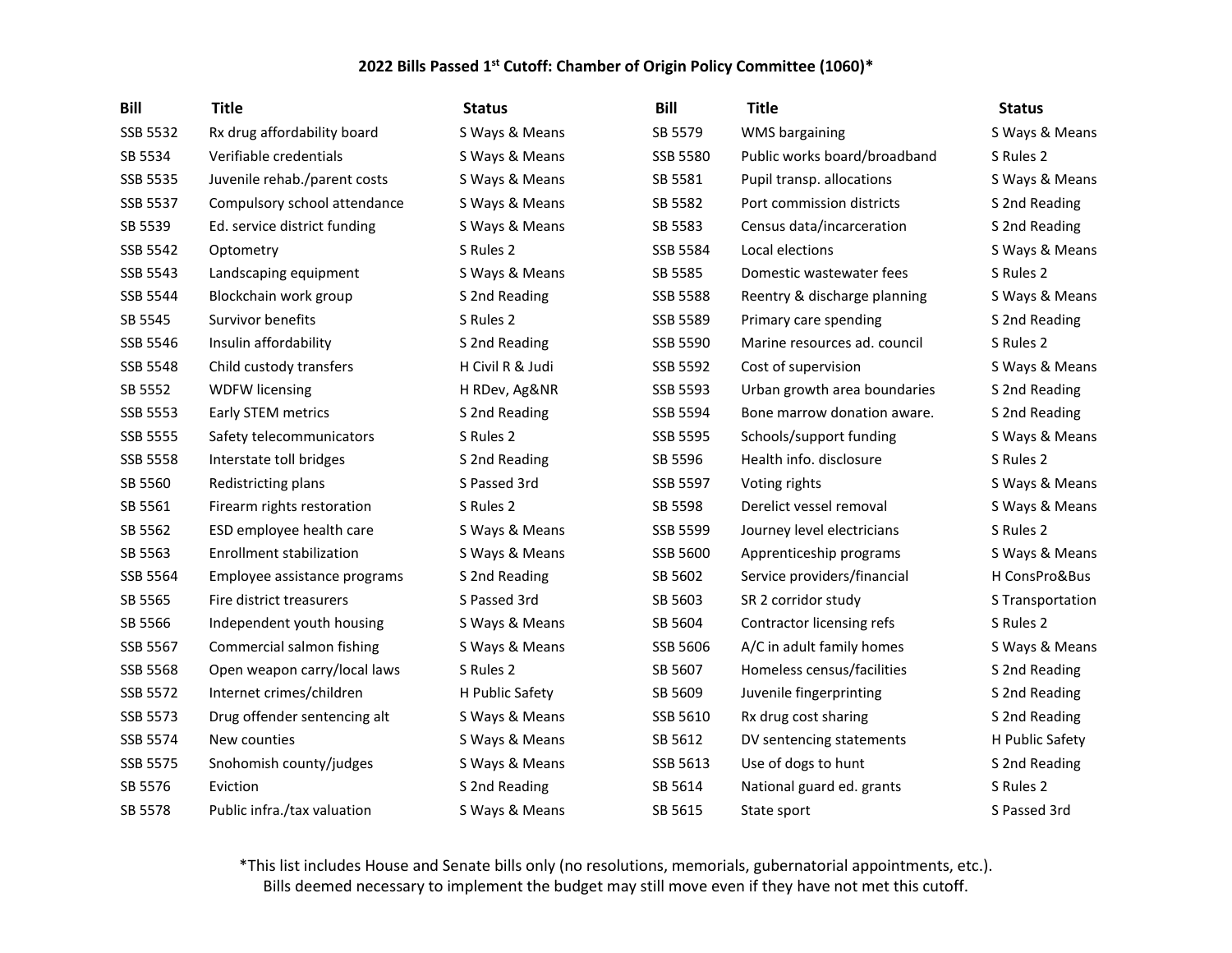| <b>Bill</b> | <b>Title</b>                 | <b>Status</b>       | <b>Bill</b> | <b>Title</b>                 | <b>Status</b>    |
|-------------|------------------------------|---------------------|-------------|------------------------------|------------------|
| SSB 5616    | Accounts                     | S Transportation    | SB 5667     | COVID-19 vaccination docs.   | S Rules 2        |
| SB 5617     | Main street programs/pop.    | H Comm & Econ De    | SSB 5670    | Middle housing near transit  | S Ways & Means   |
| SSB 5619    | Kelp & eelgrass conservation | S Ways & Means      | SSB 5673    | Bridge jumping signs         | S Rules 2        |
| SSB 5620    | Medicaid expenditures        | S 2nd Reading       | SB 5676     | PERS/TRS 1 benefit increase  | S Passed 3rd     |
| SB 5622     | Motorcycles on laned roads   | S Transportation    | SSB 5678    | Energy project orders        | S Ways & Means   |
| SB 5624     | Livestock identification     | H RDev, Ag&NR       | SB 5687     | Traffic safety               | S Transportation |
| SSB 5626    | Water system plans/climate   | S Ways & Means      | SB 5689     | Transportation budget, supp. | S Transportation |
| SSB 5628    | Cyber harassment             | S 2nd Reading       | SSB 5690    | Firearms at capitol/events   | S Rules 2        |
| SB 5629     | Disposition of remains       | S 2nd RdConsCal     | SSB 5691    | Prosecutorial filing         | S Rules 2        |
| SSB 5631    | CDLs/human trafficking       | S 2nd RdConsCal     | SSB 5692    | Corrections programming      | S Ways & Means   |
| SB 5634     | UTC regulatory fees          | H Approps           | SB 5693     | Operating budget, supp.      | S Ways & Means   |
| SB 5635     | Tow truck safety             | S Transportation    | SB 5694     | DOC-tribal agreements        | S Passed 3rd     |
| SSB 5636    | Automatic voter registration | S Transportation    | SSB 5695    | DOC body scanner pilot       | S Ways & Means   |
| SSB 5637    | Forest practices fees        | S Rules 2           | SB 5696     | Capital gains tax/repeal     | S Ways & Means   |
| SSB 5638    | Mental health prof. licenses | S 2nd Reading       | SSB 5697    | Recycling system & waste     | S Ways & Means   |
| SB 5641     | Greenhouses                  | <b>H</b> Local Govt | SB 5698     | Plan 1 retiree COLAs         | S Ways & Means   |
| SSB 5642    | Affordable housing/REET      | S Ways & Means      | SB 5699     | Cannabis analysis labs       | S Ways & Means   |
| SSB 5643    | Youth development programs   | S Ways & Means      | SB 5700     | Plan 2 members/insurance     | S Ways & Means   |
| SSB 5644    | Behavioral health coresponse | S Ways & Means      | SB 5701     | Workers' comp wages          | S Ways & Means   |
| SSB 5649    | Family and medical leave     | S Ways & Means      | SSB 5702    | Donor human milk coverage    | S Ways & Means   |
| SSB 5650    | Elections law violation info | S Rules 2           | SSB 5703    | Cosmetic products/chemicals  | S Ways & Means   |
| SB 5651     | Capital budget, supplemental | S Ways & Means      | SSB 5704    | ARNP reimbursement rate      | S Ways & Means   |
| SSB 5652    | <b>LEOFF benefits</b>        | S Rules 2           | SB 5705     | SR 167 & I-405 tax deferral  | S Ways & Means   |
| SB 5653     | Pesticide commission name    | H RDev, Ag&NR       | SSB 5706    | Community reinvestment       | S Ways & Means   |
| SB 5654     | Health benefit ex./B&O tax   | S 2nd RdConsCal     | SB 5707     | Traffic safety cameras       | S 2nd Reading    |
| SSB 5655    | Invol. treatment refusals    | S Ways & Means      | SSB 5710    | Toxicology lab contamination | S 2nd Reading    |
| SB 5657     | Juvenile instit./comp sci.   | S 2nd Reading       | SSB 5712    | Local taxing districts       | S Rules 2        |
| SSB 5662    | Right-of-way camping/housing | S Ways & Means      | SB 5713     | Limited equity coop. housing | S Ways & Means   |
| SSB 5663    | State v. Blake procedures    | S Ways & Means      | SSB 5714    | Solar canopies tax deferral  | S Ways & Means   |
| SSB 5664    | Forensic competency programs | S Ways & Means      | SB 5715     | Definition of broadband      | S Rules 2        |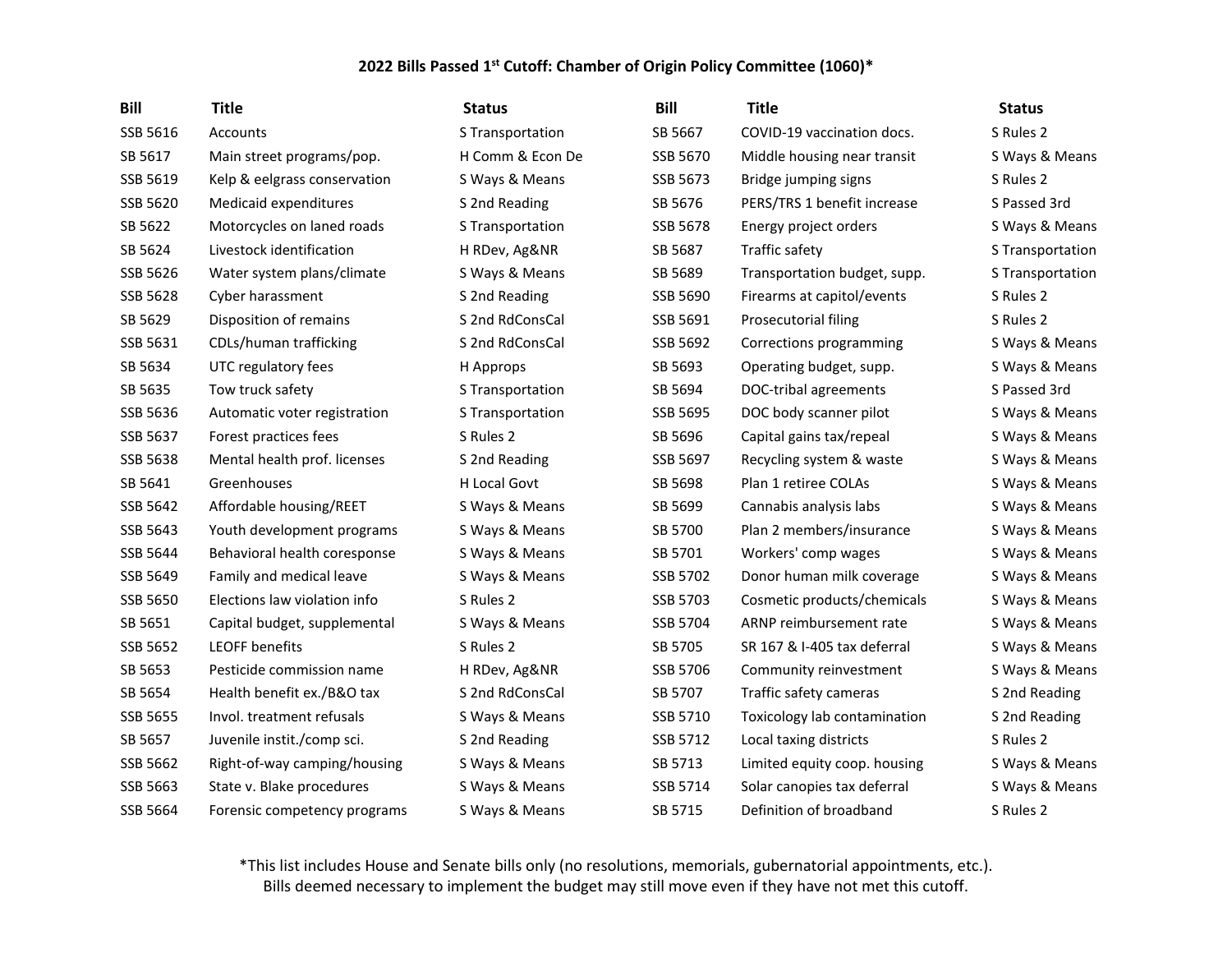| <b>Bill</b> | <b>Title</b>                 | <b>Status</b>    | <b>Bill</b>     | <b>Title</b>                 | <b>Status</b>    |
|-------------|------------------------------|------------------|-----------------|------------------------------|------------------|
| SB 5718     | School employees/insurance   | S Ways & Means   | SSB 5761        | Wage and salary information  | S 2nd Reading    |
| SSB 5719    | Dual credit costs            | S Ways & Means   | SSB 5762        | Purple star award            | S Rules 2        |
| SSB 5720    | Student financial literacy   | S Ways & Means   | SB 5763         | Minimum wage/disabilities    | S Passed 3rd     |
| SSB 5722    | Greenhouse gases/buildings   | S Ways & Means   | SSB 5764        | Apprenticeships & higher ed. | S Ways & Means   |
| SSB 5723    | Diversity in clinical trials | S Ways & Means   | SSB 5765        | Midwifery                    | S Rules 2        |
| SB 5724     | Organ transport vehicles     | S Transportation | SSB 5770        | Convention economy grants    | S Ways & Means   |
| SB 5725     | LCEDIR/tourism slogan        | S 2nd RdConsCal  | SB 5771         | Basic ed./caseload forecast  | S Ways & Means   |
| SB 5726     | Military service credit      | S Transportation | SB 5772         | Postconviction counsel       | S Ways & Means   |
| SSB 5728    | Drug forfeiture collections  | S 2nd Reading    | SSB 5773        | Legislature/bargaining       | S Ways & Means   |
| SSB 5729    | Hearing deadlines/good cause | S Rules 2        | SSB 5776        | Criminal justice data        | S Ways & Means   |
| SSB 5730    | Child victim confidentiality | S Rules 2        | SB 5778         | Vehicle inspection backlog   | S Transportation |
| SSB 5733    | Civil asset forfeiture/drugs | S Ways & Means   | SB 5781         | Organized retail theft       | S Rules 2        |
| SSB 5736    | Minors/behavioral health     | S Ways & Means   | SB 5782         | Defense compatibility        | S Ways & Means   |
| SB 5738     | Vehicle licensing options    | S Transportation | SSB 5783        | Underground economy          | S Rules 2        |
| SB 5739     | Large debris litter          | S Transportation | SSB 5784        | Workers' comp/attending prov | S Rules 2        |
| SB 5740     | Highway litter control funds | S Ways & Means   | SSB 5785        | Transitional food assistance | S Ways & Means   |
| SB 5741     | Patches pal license plates   | S Transportation | SB 5787         | Linked deposit program       | H State Govt & T |
| SSB 5744    | Clean tech. tax deferrals    | S Ways & Means   | SB 5788         | Guardianship of minors       | S 2nd RdConsCal  |
| SB 5745     | Personal needs allowance     | S Ways & Means   | SSB 5789        | Innovation challenge program | S Ways & Means   |
| SSB 5746    | Drought preparedness         | S Ways & Means   | SB 5790         | Community support services   | S Ways & Means   |
| SB 5747     | Statewide oil spill plan     | S 2nd Reading    | SSB 5791        | <b>LEOFF benefits</b>        | S Rules 2        |
| SB 5748     | PSERS disability benefits    | S 2nd Reading    | SSB 5793        | State boards, etc./stipends  | S Ways & Means   |
| SSB 5749    | Rent payments                | S Passed 3rd     | SB 5794         | Behavioral health Rx drugs   | S Ways & Means   |
| SB 5750     | WA state leadership board    | S Transportation | SSB 5796        | Cannabis revenue             | S Ways & Means   |
| SSB 5752    | Future fund trust fund       | S Ways & Means   | SB 5798         | Schools/comm. eligibility    | S Ways & Means   |
| SSB 5753    | Board & commission sizes     | S Passed 3rd     | SSB 5799        | Workforce surcharge/clinics  | S Ways & Means   |
| SSB 5755    | Vacant land redevelopment    | S Ways & Means   | SB 5800         | Tax and revenue laws         | S Rules 2        |
| SSB 5756    | Semiquincentennial committee | S Passed 3rd     | SB 5801         | Industrial insurance appeals | S Rules 2        |
| SSB 5758    | Condominium conversions      | S 2nd Reading    | SSB 5803        | Wildfires/electric utilities | S Ways & Means   |
| SSB 5760    | Motion picture program       | S Ways & Means   | <b>SSB 5807</b> | State hospitals              | S Ways & Means   |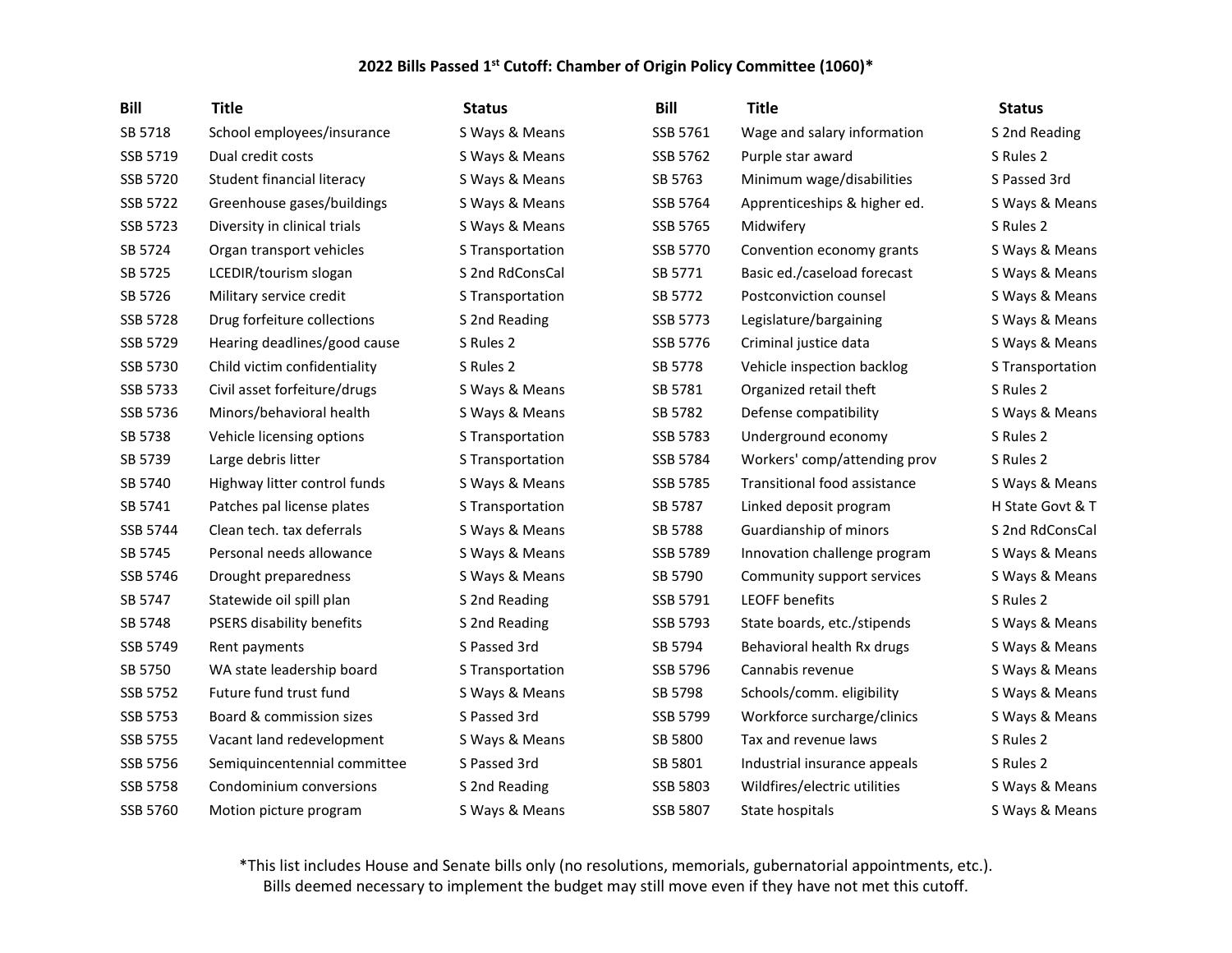| <b>Bill</b> | <b>Title</b>                 | <b>Status</b>    | <b>Bill</b>     | <b>Title</b>                 | <b>Status</b>    |
|-------------|------------------------------|------------------|-----------------|------------------------------|------------------|
| SSB 5810    | Legal service plans          | S Passed 3rd     | SSB 5856        | Firearm transfers to museums | S Rules 2        |
| SB 5812     | Farm internships/Benton cnty | S 2nd RdConsCal  | SSB 5860        | Water policy & aquifer level | S Rules 2        |
| SSB 5814    | Child abuse/medical eval.    | S Ways & Means   | SSB 5862        | Commercial energy program    | S Rules 2        |
| SB 5815     | Identicards                  | S Transportation | SB 5863         | RTA vehicle removal          | S Transportation |
| SB 5817     | Synthetic media in campaigns | S Rules 2        | SB 5866         | <b>Medicaid LTSS/tribes</b>  | S 2nd Reading    |
| SSB 5818    | Housing/SEPA & GMA           | S Rules 2        | SSB 5867        | Emerg. overnight shelters    | S Ways & Means   |
| SB 5819     | DDA no-paid caseload         | S Ways & Means   | SB 5868         | Public fac. tax/housing      | S 2nd Reading    |
| SB 5821     | Cardiac & stroke response    | S Ways & Means   | SSB 5869        | Traffic cameras/image use    | S Rules 2        |
| SB 5823     | Local infra. project areas   | S Rules 2        | SSB 5873        | Unemployment insurance       | S 2nd Reading    |
| SSB 5824    | Dependent youth financial ed | S Ways & Means   | SSB 5874        | Military student residency   | S Ways & Means   |
| SB 5825     | Rental & vacant property reg | S Rules 2        | SB 5875         | Driver license employees     | S Rules 2        |
| SSB 5826    | Warm water game fish         | S Rules 2        | SSB 5877        | Higher ed antidiscrimination | S Ways & Means   |
| SSB 5827    | Dept. of Corrections systems | S Ways & Means   | SSB 5878        | Arts instruction             | S 2nd Reading    |
| SB 5828     | Autonomous vehicles          | S Transportation | <b>SSB 5880</b> | Fire sprinkler contractors   | S 2nd Reading    |
| SSB 5830    | Tenure-track faculty         | S Ways & Means   | SSB 5882        | Riparian stock watering      | S Rules 2        |
| SB 5832     | Multifamily unit conversion  | S Ways & Means   | SSB 5883        | Homeless youth/health care   | S Rules 2        |
| SB 5834     | State gov. tech. policies    | S Ways & Means   | SSB 5884        | Behavioral health support    | S Ways & Means   |
| SSB 5835    | Workers' comp marriage study | S Rules 2        | <b>SSB 5885</b> | Marine shoreline habitat     | S Ways & Means   |
| SSB 5838    | Diaper subsidy/TANF          | S Ways & Means   | <b>SSB 5886</b> | Rare diseases adv. council   | S Ways & Means   |
| SSB 5839    | Interfering with emergency   | S Rules 2        | <b>SSB 5890</b> | Radiological waste workers   | S Rules 2        |
| SB 5841     | Law enf. employment          | S Ways & Means   | SSB 5891        | Warehouse dist. centers      | S Rules 2        |
| SSB 5842    | Climate change               | S Ways & Means   | SSB 5892        | High schools/nursing pilot   | S Ways & Means   |
| SSB 5843    | False election statements    | S Rules 2        | SSB 5894        | Comm. health/primary care    | S Ways & Means   |
| SB 5844     | Higher ed. work/bidding      | S Rules 2        | SB 5895         | Remedial action grants       | S Rules 2        |
| SSB 5847    | Public employee PSLF info.   | S Ways & Means   | SB 5897         | Fuel tax suspension          | S Transportation |
| SSB 5848    | Music therapists             | S Rules 2        | SB 5898         | Vehicle fees/state bonds     | S Transportation |
| SB 5849     | Tax incentives               | S Ways & Means   | SB 5899         | SR 520 sales tax deferral    | S Transportation |
| SB 5853     | DOT property leasing         | S Transportation | SSB 5900        | Provisional paramedics, EMTs | S Rules 2        |
| SB 5854     | Faculty duties/ethics        | S Rules 2        | SB 5901         | Economic dev. tax incentives | S Ways & Means   |
| SB 5855     | Campaign funds/child care    | S Rules 2        | SB 5903         | Drive-up services/multimodal | S Transportation |